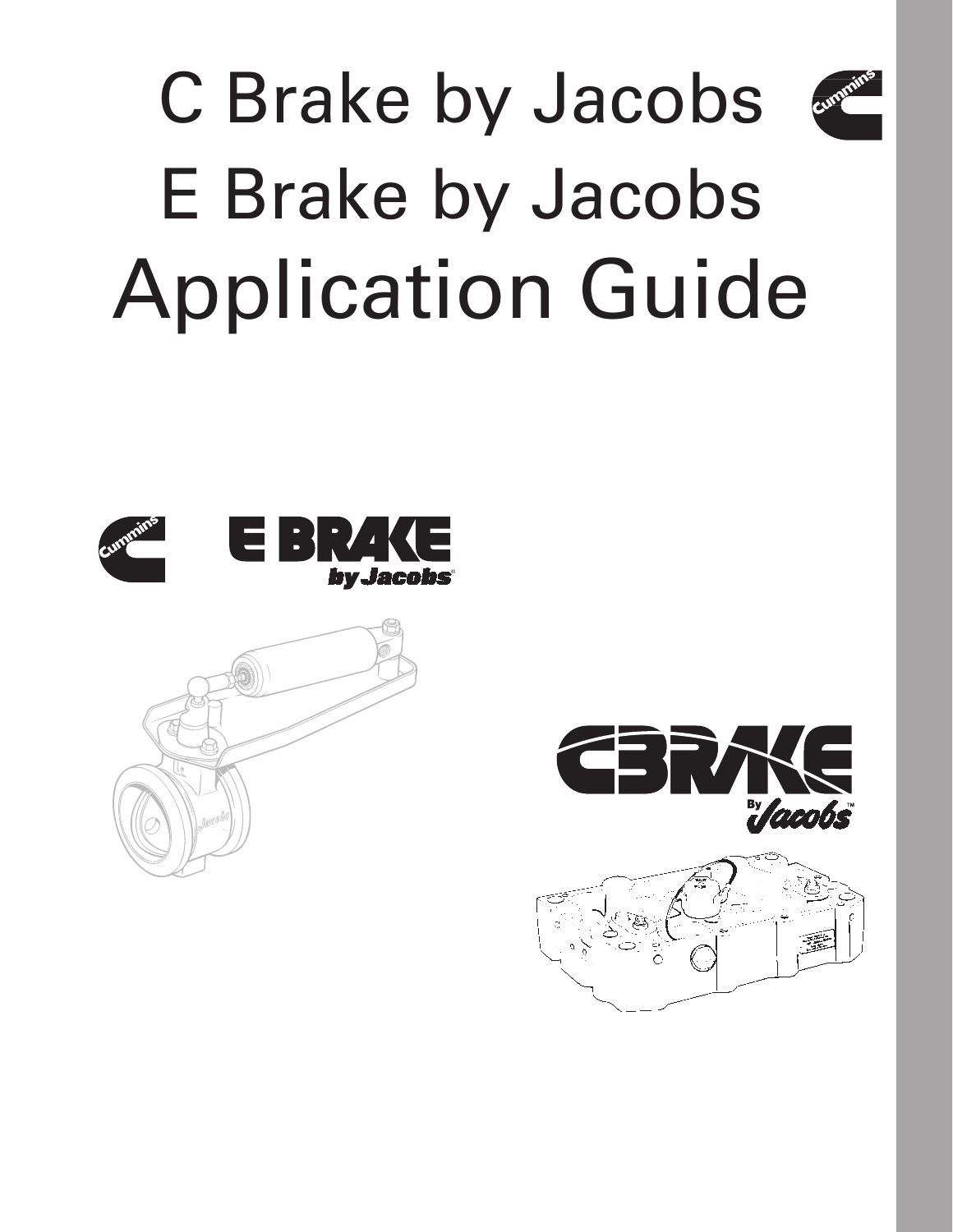| <b>Engine Brake Model</b>                   | <b>Part Number</b> |
|---------------------------------------------|--------------------|
| 25B/30/30E/400/400H                         | 3871418            |
| 401A/401B/401C                              | 3871535            |
| 420/425                                     | 3871536            |
| 425A                                        | 3871537            |
| 430                                         | 3871538            |
| 404/404B                                    | 3871540            |
| 440/440A, 450A/450B                         | 3871568            |
| 404D/411/411C/411D/411E                     | 3871580            |
| 404BG                                       | 3871586            |
| 455A/455B/455C                              | 3871704            |
| 490/490A                                    | 3800917            |
| Upgrade Kit, Model 404B TO 404BG            | 3871513            |
| (Guided Crossheads to Guideless Crossheads) |                    |

**SERVICETOOLS**

| <b>Description</b>                                          | <b>Part Number</b> |
|-------------------------------------------------------------|--------------------|
| Tool Kit (includes all adjustment gauges)                   | 3871523            |
| Adjustment Gage 0.015"                                      | 3871428            |
| Adjustment Gage 0.018"                                      | 3871272            |
| Adjustment Gage 0.021"                                      | 3871435            |
| Adjustment Gage 0.023"                                      | 3871534            |
| Adjustment Gage 0.024"                                      | 3871467            |
| Adjustment Gage 0.027"                                      | 3163172            |
| Adjustment Gage 0.030'                                      | 3871451            |
| Adjustment Gage 0.037"                                      | 3871452            |
| Adjustment Gage 0.040"                                      | 3871471            |
| Adjustment Gage 0.046"                                      | 3871470            |
| Adjustment Gage 0.090"                                      | 3163681            |
| Slave piston removal tool                                   | 3871654            |
| Oil Pressure Test Kit                                       | 3871551            |
| Grinding Gage 425A                                          | 3871221            |
| (for grinding exhaust rockers on engines built before 1980) |                    |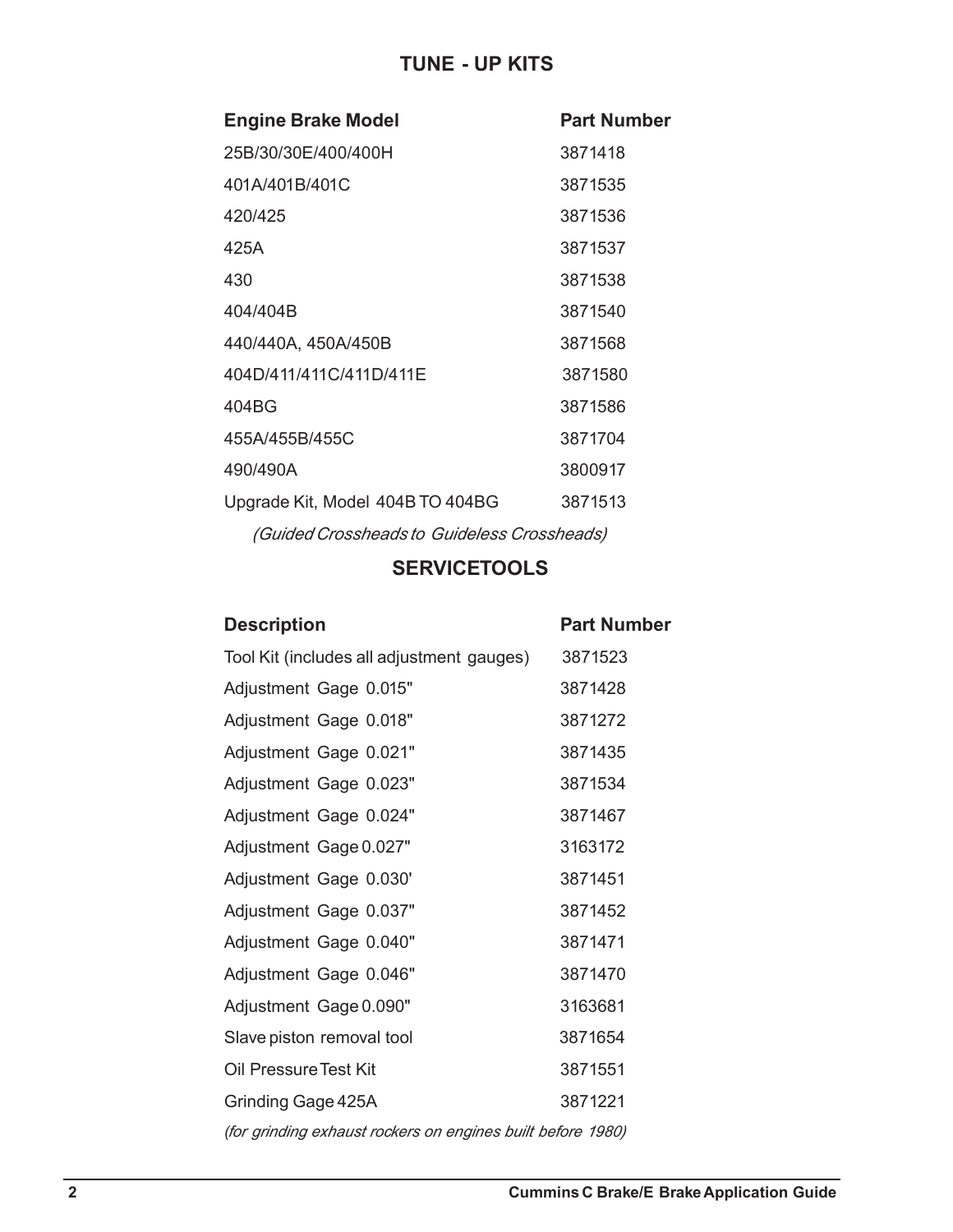| 링<br>.<br>N | <b>OID</b><br>CPL<br>.<br>N | Engine Model           | Engine<br><b>Brake</b> | Slave<br>Lash | Base Kit<br>$\geq$ | <b>Base Kit</b><br><b>24V SL</b>    | Base Kit<br>24V DL   | Control<br>Engine<br>Group | Control<br>Group<br>Cab | Compatible<br><b>Original</b><br><b>Brakes</b> | Slave<br>Orig.<br>Lash |
|-------------|-----------------------------|------------------------|------------------------|---------------|--------------------|-------------------------------------|----------------------|----------------------------|-------------------------|------------------------------------------------|------------------------|
| 8792        |                             | SL07                   | 490A                   | 0.090"        | 4089626            | $\frac{4}{2}$                       | ≶                    | $\frac{1}{2}$              |                         | See p.16 for Application Information           |                        |
| 8786        |                             | SC07                   | 490A                   | 0.090"        | 4089626            | $\frac{4}{5}$                       | $\leq$               | $\frac{1}{2}$              |                         | See p.16 for Application Information           |                        |
| 8780        |                             | <b>SL98</b>            | 490                    | 0.090"        | 4089653            | $\frac{4}{5}$                       | $\leq$               | $\frac{4}{5}$              | See                     | p.16 for Application Information               |                        |
| 8718        |                             | <b>SL98</b>            | 490                    | 0.090"        | 4089653            | $\frac{4}{5}$                       | $\frac{4}{5}$        | $\frac{4}{5}$              | See                     | p.16 for Application Information               |                        |
| 8717        |                             | <b>SL98</b>            | 490                    | 0.090"        | 4089653            | $\frac{4}{5}$                       | $\frac{4}{5}$        | $\frac{4}{5}$              |                         | See p.16 for Application Information           |                        |
| 8706        |                             | <b>SM02</b>            | 411D                   | 0.015"        | 4089395            | $\frac{4}{5}$                       | $\frac{4}{5}$        | $\frac{4}{5}$              | 3871669                 |                                                |                        |
| 8703        |                             | <b>SL98</b>            | 490                    | 0.090"        | 4089653            | $\frac{4}{5}$                       | $\frac{4}{5}$        | $\frac{4}{5}$              |                         | See p.16 for Application Information           |                        |
| 8662        |                             | <b>SL98</b>            | 490                    | 0.090"        | 4089653            | $\frac{4}{5}$                       |                      | $\frac{4}{2}$              | See                     | p.16 for Application Information               |                        |
| 8651        |                             | <b>SCTS</b>            | 490                    | 0.090"        | 4089653            | $\frac{4}{5}$                       | <b>ASS</b>           | $\frac{4}{2}$              | See                     | p.16 for Application Information               |                        |
| 8650        |                             | <b>SC<sub>1</sub>S</b> | 490                    | 0.090"        | 4089653            | $\frac{4}{5}$                       |                      | $\frac{4}{5}$              | See <sup>-</sup>        | p.16 for Application Information               |                        |
| 8648        |                             | <b>SL38</b>            |                        | 0.090"        | 4089653            | $\frac{4}{5}$                       | $\frac{4}{5}$        | $\frac{4}{2}$              | See                     | p.16 for Application Information               |                        |
| 8647        |                             | <b>SL38</b>            |                        | 0.090"        | 4089653            | $rac{4}{2}$                         |                      | $\frac{4}{5}$              | See                     | p.16 for Application Information               |                        |
| 8646        |                             | <b>SL98</b>            |                        | 0.090"        | 4089653            |                                     | $rac{4}{2}$          | $\frac{4}{5}$              | See                     | p.16 for Application Information               |                        |
| 8643        |                             | <b>SL98</b>            |                        | 0.090"        | 4089653            | $\frac{4}{2}$                       | $\frac{4}{2}$        | $\frac{4}{5}$              |                         | See p.16 for Application Information           |                        |
| 8641        |                             | <b>SL98</b>            | 490                    | 0.090"        | 4089653            | $\leq$                              | $\frac{4}{\sqrt{2}}$ | $\frac{4}{5}$              |                         | See p.16 for Application Information           |                        |
| 8608        |                             | <b>QSM11-CE</b>        | 411C                   | $0.015$ "     | 3800765            | $\leq$                              |                      | $\frac{4}{5}$              | 3871669                 |                                                |                        |
| 8600        |                             | <b>SL38</b>            | 490                    | 0.090"        | 4089653            | $\leq$                              |                      | $\leq$                     |                         | See p.16 for Application Information           |                        |
| 8548        |                             | <b>SCTS</b>            | 490                    | 0.090"        | 4089653            | $\leq$                              |                      | $\leq$                     | See                     | p.16 for Application Information               |                        |
| 8547        |                             | <b>SL38</b>            | 490                    | 0.090"        | 4089653            | $\leq$                              | 2222                 | $\frac{4}{5}$              |                         | See p.16 for Application Information           |                        |
| 8608        |                             | 2SM11-CE               | 411C                   | 0.015"        | 3800765            | $\frac{4}{5}$                       |                      | $\frac{4}{5}$              | 3871669                 |                                                |                        |
| 8603        |                             | ISM02                  | 411D                   | 0.015"        | 4089395            | <b>ARAKA</b><br>ARAKA               |                      |                            | 3871669                 |                                                |                        |
| 8600        |                             | <b>SL98</b>            | 490                    | 0.090"        | 4089653            |                                     |                      |                            |                         | See p.16 for Application Information           |                        |
| 8572        |                             | ISM02                  | 411D                   | $0.015$ "     | 4089395            |                                     |                      |                            | 3871669                 |                                                |                        |
| 8563        |                             | ISM02                  | 411D                   | $0.015$ "     | 4089395            |                                     |                      |                            | 3871669                 |                                                |                        |
| 8562        |                             | ISM02                  | 411D                   | $0.015$ "     | 4089395            | $\frac{4}{5}$                       |                      | $\frac{4}{5}$              | 3871669                 |                                                |                        |
| 8561        |                             | ISM02                  | 411D                   | 0.015"        | 4089395            | $rac{4}{2}$ $rac{4}{2}$ $rac{4}{2}$ |                      | $\frac{4}{5}$              | 3871669                 |                                                |                        |
| 8560        |                             | ISM02                  | 411D                   | 0.015"        | 4089395            |                                     |                      | $\frac{4}{5}$              | 3871669                 |                                                |                        |
| 8559        |                             | SM02                   | 411D                   | 0.015"        | 4089395            |                                     |                      | $\frac{4}{5}$              | 3871669                 |                                                |                        |
| 8558        |                             | <b>ISM02</b>           | 411D                   | 0.015"        | 4089395            | $\frac{4}{5}$                       |                      | $\frac{4}{5}$              | 3871669                 |                                                |                        |
| 8557        |                             | SM02                   | 411D                   | 0.015"        | 4089395            | $\frac{4}{5}$                       |                      | $\frac{4}{5}$              | 3871669                 |                                                |                        |
| 8556        |                             | SM02                   | 411D                   | $0.015$ "     | 4089395            | $\frac{4}{\sqrt{2}}$                | $\frac{4}{5}$        | $\frac{4}{2}$              | 3871669                 |                                                |                        |
| 8548        |                             | <b>SL98</b>            | 490                    | 0.090"        | 4089653            | $\frac{4}{2}$                       | $\frac{4}{5}$        | $\frac{4}{2}$              |                         | See p.16 for Application Information           |                        |
| 8547        |                             | <b>SL98</b>            | 490                    | 0.090"        | 4089653            | $\frac{4}{5}$                       | $\frac{4}{5}$        | $\frac{1}{2}$              |                         | See p.16 for Application Information           |                        |

Engine Brake Applications **Engine Brake Applications**

\* Additional harness is required for this installation - 3871653 (Ground Harness)

\* Additional harness is required for this installation - 3871653 (Ground Harness)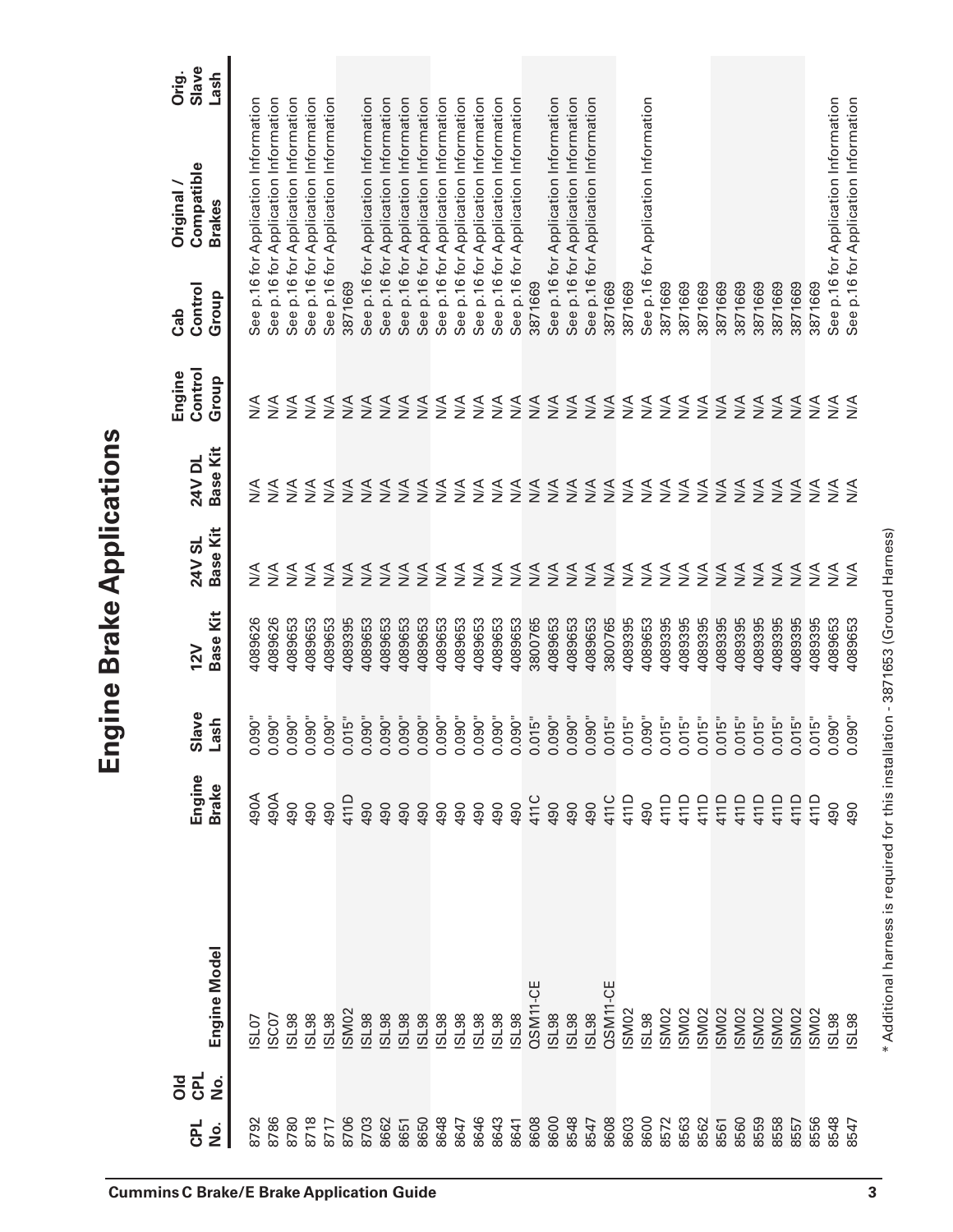| GPL<br>ف<br>S<br><b>DIO</b><br>공<br>。<br>2 | 8546            | 8545          | 8544     | 8543                                | 8506              | 8505    | 8504    | 8503                      | 8495     | 8476                                 | 8475                                 | 8474                                 | 8473                                 | 8471     | 8458                        | 8427    | 8409             | 8377    | 8389                        | 8309              | 8271    | 8221                                 | 8158                             | 8106                                 | 8042                                 | 2946                                       | 2830    | 2829     | 2828     | 2812          | 2809    | 2731          | 2730          | 2729          | 2728              |
|--------------------------------------------|-----------------|---------------|----------|-------------------------------------|-------------------|---------|---------|---------------------------|----------|--------------------------------------|--------------------------------------|--------------------------------------|--------------------------------------|----------|-----------------------------|---------|------------------|---------|-----------------------------|-------------------|---------|--------------------------------------|----------------------------------|--------------------------------------|--------------------------------------|--------------------------------------------|---------|----------|----------|---------------|---------|---------------|---------------|---------------|-------------------|
| Engine Model                               | <b>QSM11-CE</b> | QSM11-CE      | QSM11-CE | QSM11-CE                            | ISM <sub>02</sub> | ISM02   | ISM02   | <b>ISM02</b>              | QSM11-CE | <b>ISL03</b>                         | ISL03                                | ISL03                                | ISL <sub>03</sub>                    | QSM11-CE | ISL03                       | ISM02   | <b>QSM11-CE</b>  | ISM02   | ISL03                       | ISM <sub>02</sub> | ISM02   | SL03                                 | $\overline{\mathrm{s}}$          | ದ                                    | ದ                                    | $\overline{\omega}$                        | SM 425  | QSM11-CE | QSM11-CE | <b>SM 425</b> | SM 425  | ISM07         | ISM07         | ISM07         | SM07              |
| Engine<br><b>Brake</b>                     | 111C            | 411 C         | 411C     | 411C                                | 411D              | 411D    | 411D    | 411D                      | 411C     | <b>A90A</b>                          | A064                                 | 490A                                 | 490A                                 | 411C     | <b>A064</b>                 | 411D    | 411C             | 411D    | <b>A90A</b>                 | 411D              | 411D    | <b>A90A</b>                          | 490                              | 490                                  | 490                                  | 490                                        | 411C    | 411C     | 411C     | 411C          | 411E    |               | 411E          | 411E          | 411E              |
| Slave<br>Lash                              | $0.015$ "       | 0.015"        | 0.015"   | 0.015"                              | 0.015"            | 0.015"  |         | 0.015"<br>0.015<br>0.015" |          | 0.090"                               | 0.090"                               | 0.090"                               | 0.090"                               | 0.015"   | 0.090"                      | 0.015"  | 0.015"<br>0.015" |         | 0.090"                      | 0.015"            | 0.015"  | 0.090"                               |                                  | 0.090"                               | 0.090"                               | 0.090"                                     | 0.015"  | 0.015"   | 0.015"   | 0.015"        | 0.015"  | $0.027$ "     | $0.027$ "     | $0.027$ "     | $0.027$ "         |
| Base Kit<br>12V                            | 3800765         | 3800765       | 3800765  | 3800765                             | 4089395           | 4089395 | 4089395 | 4089395                   | 3800765  | 4089626                              | 4089626                              | 4089626                              | 4089626                              | 3800765  | 4089626                     | 4089395 | 3800765          | 4089395 | 4089626                     | 4089395           | 4089395 | 4089626                              | 4089653                          | 4089653                              | 4089653                              | 4089653                                    | 3800765 | 3800765  | 3800765  | 3800765       | 3800765 | 4955458       | 4955458       | 4955458       | 4955458           |
| Base Kit<br><b>24V SL</b>                  | ≶               |               |          |                                     |                   |         |         |                           |          |                                      |                                      |                                      |                                      |          |                             |         |                  |         |                             |                   |         |                                      |                                  |                                      |                                      |                                            |         |          |          |               |         |               |               | $\frac{4}{5}$ | E ≷<br>≷<br>S ≥ ≥ |
| Base Kit<br><b>24V DL</b>                  | ≶               | $\frac{4}{5}$ |          | $rac{4}{2}$ $rac{4}{2}$ $rac{4}{2}$ |                   |         |         |                           |          |                                      |                                      |                                      | 22222                                |          |                             |         |                  | 2222    |                             |                   |         | $2222$                               |                                  | $\frac{4}{5}$                        |                                      | S S S S S S S S S<br>T T T T T T T T T T T |         |          |          |               |         |               |               | $\frac{4}{5}$ | $\leq \leq$       |
| Control<br>Engine<br>Group                 | ⋚               | $\frac{4}{5}$ |          | $rac{4}{5}$                         | $\frac{4}{5}$     |         |         | $2222$                    |          |                                      |                                      |                                      |                                      |          |                             |         |                  |         |                             |                   |         |                                      |                                  |                                      |                                      |                                            |         |          |          |               |         |               |               | $\frac{4}{5}$ | E ≷<br>≷<br>S ≥ ≥ |
| Control<br>Group<br>Cab                    | 3871669         | 3871669       | 3871669  | 3871669                             | 3871669           | 3871669 | 3871669 | 3871669                   | 3871669  |                                      |                                      |                                      |                                      | 3871669  | See p.16                    | 3871669 | 3871669          | 3871669 | See p.16                    | 3871669           | 3871669 |                                      | See                              |                                      |                                      |                                            | 3871669 | 3871669  | 3871669  | 3871669       | 3871669 | $\frac{1}{2}$ | $\frac{1}{2}$ | $\frac{1}{2}$ | $\frac{1}{2}$     |
| Compatible<br>Original /<br><b>Brakes</b>  |                 |               |          |                                     |                   |         |         |                           |          | See p.16 for Application Information | See p.16 for Application Information | See p.16 for Application Information | See p.16 for Application Information |          | for Application Information |         |                  |         | for Application Information |                   |         | See p.16 for Application Information | p.16 for Application Information | See p.16 for Application Information | See p.16 for Application Information | See p.16 for Application Information       |         |          |          |               |         |               |               |               |                   |
| Slave<br>Orig.<br>Lash                     |                 |               |          |                                     |                   |         |         |                           |          |                                      |                                      |                                      |                                      |          |                             |         |                  |         |                             |                   |         |                                      |                                  |                                      |                                      |                                            |         |          |          |               |         |               |               |               |                   |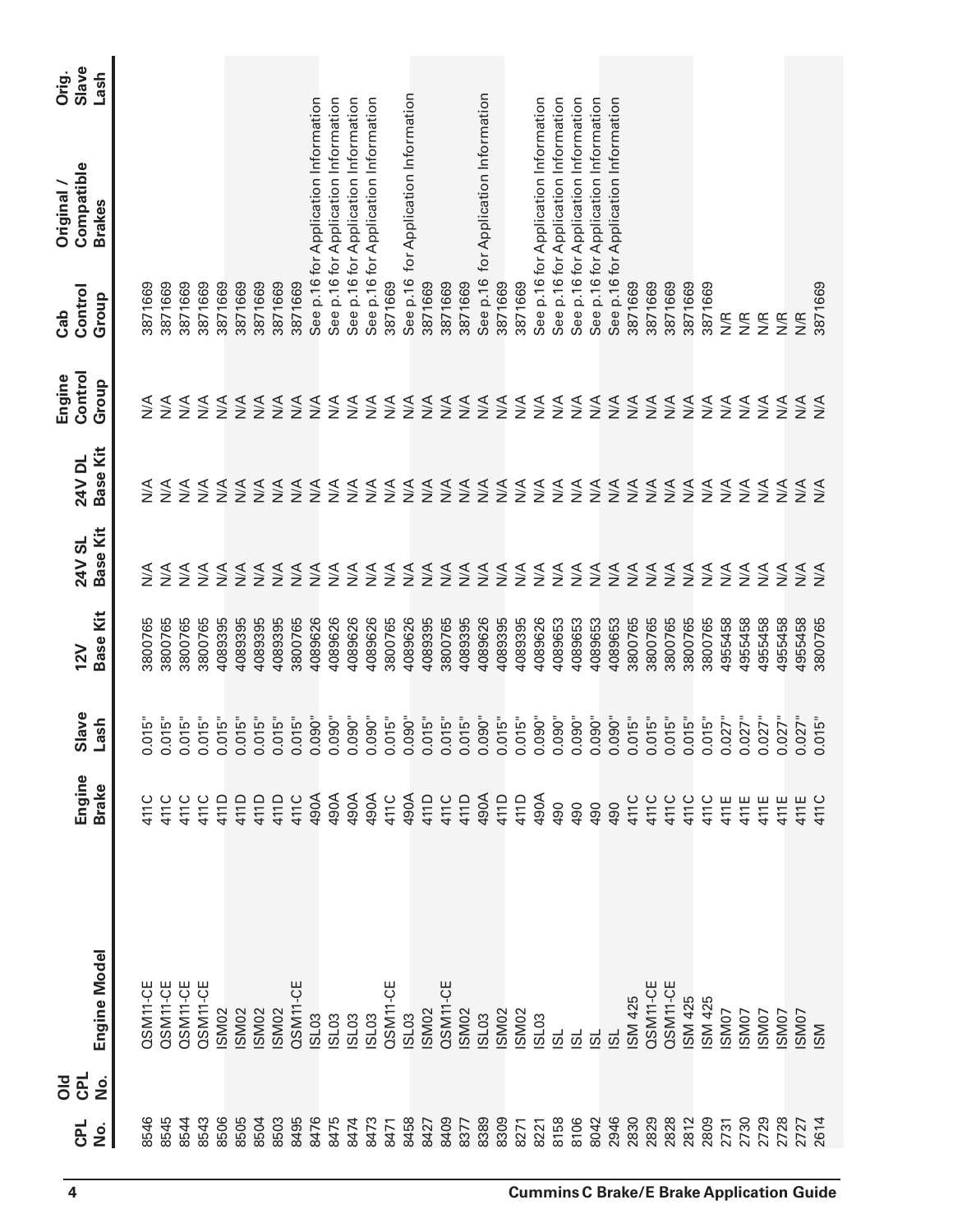| <b>OPL</b><br>$\overline{O}$<br>。<br>2 | Engine Model                  | Engine<br><b>Brake</b> | Slave<br>Lash | Base Kit<br>12V | <b>Base Kit</b><br><b>24V SL</b>       | <b>Base Kit</b><br><b>24V DL</b>       | Control<br>Engine<br>Group             | Control<br>Group<br>Cab | Compatible<br>Original /<br><b>Brakes</b> | Slave<br>Orig.<br>Lash |
|----------------------------------------|-------------------------------|------------------------|---------------|-----------------|----------------------------------------|----------------------------------------|----------------------------------------|-------------------------|-------------------------------------------|------------------------|
|                                        | SΜ                            | 411C                   | $0.015$ "     | 3800765         | $\frac{\triangleleft}{\triangleright}$ | $\frac{\triangleleft}{\triangleright}$ | $\frac{\triangleleft}{\triangleright}$ | 3871669                 |                                           |                        |
|                                        | <b>SM</b>                     | 411C                   | 0.015"        | 3800765         | $\frac{4}{2}$                          | $\frac{4}{2}$                          | $\frac{4}{2}$                          | 3871669                 |                                           |                        |
|                                        | SM                            | 411 C                  | $0.015$ "     | 3800765         | $\leq$                                 | $\leq$                                 | $\leq$                                 | 3871669                 |                                           |                        |
|                                        | SM 425                        | 411C                   | 0.015"        | 3800765         | $\frac{4}{2}$                          | $\frac{4}{2}$                          | $\frac{4}{2}$                          | 3871669                 |                                           |                        |
|                                        | SM 280-330                    | 411C                   | $0.015$ "     | 3800765         | $\frac{4}{2}$                          | $\leq$                                 | $\frac{4}{2}$                          | 3871669                 |                                           |                        |
|                                        | N14 NE3                       | 455B                   | 0.023"        | 3804603         | 3804604                                | 3804665                                | 3871652                                | 3871647                 |                                           |                        |
|                                        | <b>N14 NE2</b>                | 455B                   | 0.023"        | 3804603         | 3804604                                | 3804665                                | 3871652                                | 3871647                 |                                           |                        |
|                                        | <b>N14 NE1</b>                | 455C                   | 0.023"        | 3411467         | $M \triangle$                          | 3411468                                | 3871652                                | 3871647                 |                                           |                        |
| ISM                                    |                               | 411C                   | 0.015"        | 3800765         | N/A                                    | $\leq$                                 | $\frac{4}{2}$                          | 3871669                 |                                           |                        |
| ISM                                    |                               | 411C                   | 0.015"        | 3800765         | $\frac{4}{2}$                          | $\frac{4}{2}$                          | $\frac{4}{2}$                          | 3871669                 |                                           |                        |
| <b>NSI</b>                             |                               | 411C                   | 0.015"        | 3800765         | $\frac{4}{5}$                          | $\frac{4}{2}$                          | $\frac{4}{2}$                          | 3871669                 |                                           |                        |
|                                        | SM 405                        | 411C                   | 0.015"        | 3800765         | $\frac{4}{2}$                          | $\leq$                                 | $\frac{4}{2}$                          | 3871669                 |                                           |                        |
|                                        | SM 380                        | 411C                   | 0.015"        | 3800765         | $\frac{4}{2}$                          | $\leq$                                 | $\frac{4}{2}$                          | 3871669                 |                                           |                        |
|                                        | ISM 340                       | 411C                   | 0.015"        | 3800765         | $\frac{\mathsf{A}}{\mathsf{B}}$        | $\frac{4}{2}$                          | $\frac{\mathsf{A}}{\mathsf{B}}$        | 3871669                 |                                           |                        |
|                                        | SM 305 ESP                    | 411C                   | 0.015"        | 3800765         | $\frac{4}{2}$                          | $\frac{4}{2}$                          | $\frac{4}{2}$                          | 3871669                 |                                           |                        |
|                                        | ISM 305                       | 411C                   | 0.015"        | 3800765         | <b>N/A</b>                             | <b>N/A</b>                             | <b>N/A</b>                             | 3871669                 |                                           |                        |
| <b>NSI</b>                             |                               | 411C                   | 0.015"        | 3800765         | $\frac{4}{2}$                          | $\leq$                                 | $\frac{4}{2}$                          | 3871669                 |                                           |                        |
| $\overline{S}$                         |                               | 490                    | 0.090"        | 4089653         | $\frac{4}{2}$                          | $\leq$                                 | $\frac{4}{2}$                          |                         | See p.16 for Application Information      |                        |
| 10                                     |                               | 404BG                  | 0.015"        | 3804575         | 3804576                                | $\frac{4}{2}$                          | <b>NR</b>                              | <b>NR</b>               |                                           |                        |
| $\overline{M}$ 11                      |                               | 411                    | 0.015"        | 3804584         | 3804585                                | 3804586                                | 3871658                                | 3871669                 |                                           |                        |
|                                        | M11-330 E Plus/280 E Plus     | 411                    | $0.015$ "     | 3804584         | 3804585                                | 3804586                                | 3871658                                | 3871669                 |                                           |                        |
|                                        | N14 370 - 460 E Plus          | 455B                   | $0.023$ "     | 3804603         | 3804604                                | 3804665                                | 3871652                                | 3871647                 |                                           |                        |
|                                        | N14-435 ESP Plus              | 455B                   | $0.023$ "     | 3804603         | 3804604                                | 3804665                                | 3871652                                | 3871647                 |                                           |                        |
|                                        | (435-525 E PLUS)              |                        |               |                 |                                        |                                        |                                        |                         |                                           |                        |
|                                        | N14-370 ESP Plus              | 455B                   | $0.023$ "     | 3804603         | 3804604                                | 3804665                                | 3871652                                | 3871647                 |                                           |                        |
|                                        | (370-460 E PLUS)              |                        |               |                 |                                        |                                        |                                        |                         |                                           |                        |
|                                        | N14-330 ESP Plus              | 455C                   | $0.023$ "     | 3411467         | $\frac{4}{2}$                          | 3411468                                | 3871652                                | 3871647                 |                                           |                        |
|                                        | 330-425 E PLUS)               |                        |               |                 |                                        |                                        |                                        |                         |                                           |                        |
|                                        | LTA10-C                       | 411                    | $0.015$ "     | 3804584         | 3804585                                | 3804586                                | 3871658                                | 3871669                 |                                           |                        |
|                                        | M11 350-370 ESP PLUS          | 411                    | 0.015"        | 3804584         | 3804585                                | 3804586                                | 3871658                                | 3871669                 |                                           |                        |
|                                        | (330-450 E PLUS), (335 V)     |                        |               |                 |                                        |                                        |                                        |                         |                                           |                        |
|                                        | M11 280-330 ESP PLUS          | 411                    | $0.015$ "     | 3804584         | 3804585                                | 3804586                                | 3871658                                | 3871669                 |                                           |                        |
|                                        | (280-350 E PLUS), (305/335 V) |                        |               |                 |                                        |                                        |                                        |                         |                                           |                        |
|                                        | 425 hp ISM                    | 411C                   | $0.015$ "     | 3800765         | $\frac{4}{2}$                          | $\frac{4}{2}$                          | $\frac{4}{2}$                          | 3871669                 |                                           |                        |
|                                        | <b>ISM</b>                    | 411C                   | 0.015"        | 3800765         | $\leq$                                 | $\leq$                                 | $\leq$                                 | 3871669                 |                                           |                        |
|                                        | S30 hp ISM                    | 411C                   | 0.015"        | 3800765         | $\frac{4}{2}$                          | $\leq$                                 | $\frac{4}{2}$                          | 3871669                 |                                           |                        |
|                                        | <b>ISM</b><br>$330$ hp        | 411C                   | 0.015"        | 3800765         | N/A                                    | $M\triangle$                           | N/A                                    | 3871669                 |                                           |                        |
|                                        | LTA10-C                       | 411                    | 0.015"        | 3804584         | 3804585                                | 3804586                                | 3871658                                | 3871669                 |                                           |                        |

 $\mathbf{r}$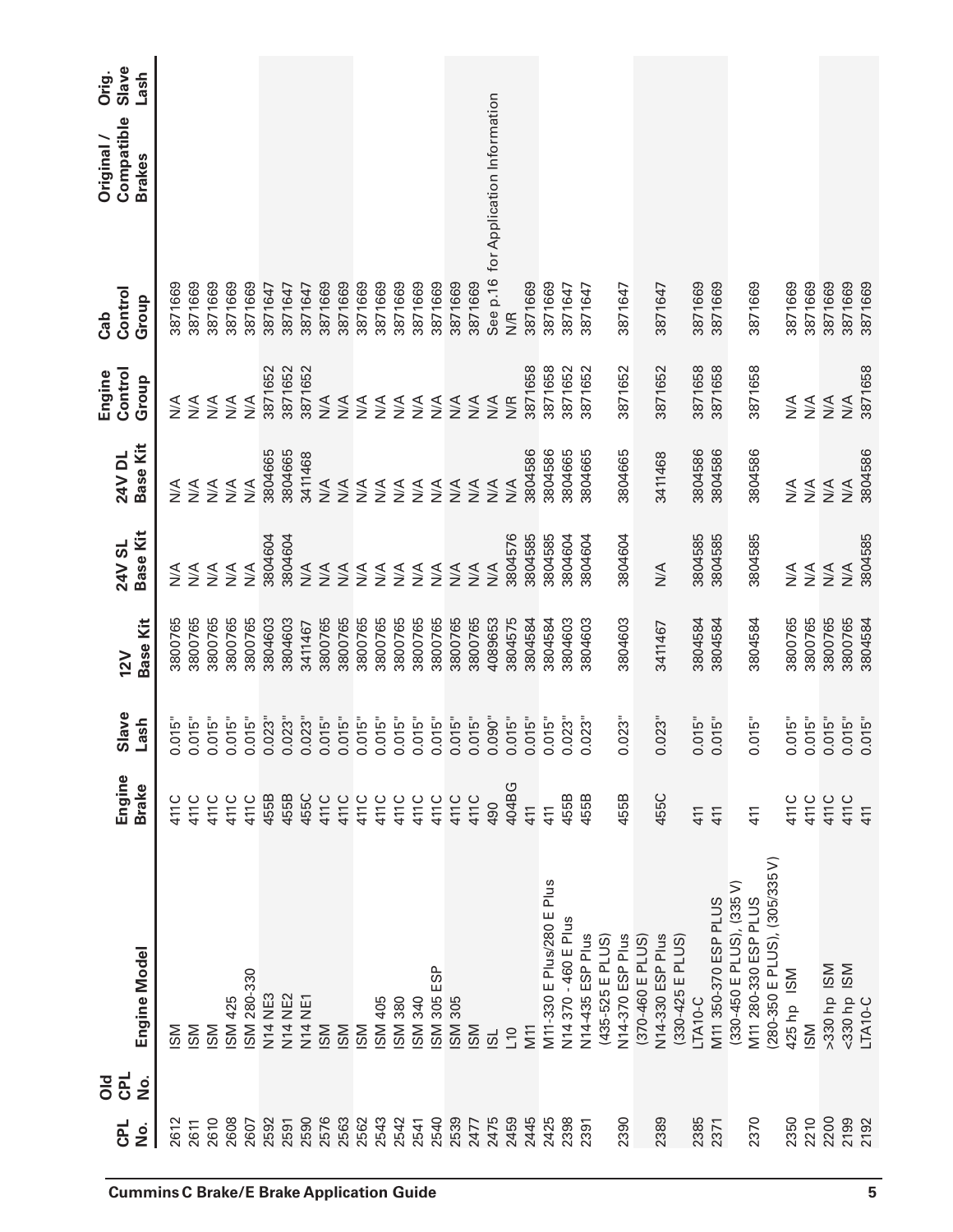|                       | $\overline{O}$      |                                                                                                                                                    |                        |               |                 |                           |                                   | Engine           | Cab              | Original /                           | Orig.         |
|-----------------------|---------------------|----------------------------------------------------------------------------------------------------------------------------------------------------|------------------------|---------------|-----------------|---------------------------|-----------------------------------|------------------|------------------|--------------------------------------|---------------|
| <b>PL</b><br><u>ş</u> | <b>PL</b><br>ف<br>N | Engine Model                                                                                                                                       | Engine<br><b>Brake</b> | Slave<br>Lash | Base Kit<br>12V | <b>Base Kit</b><br>24V SL | Base Kit<br>24V DL                | Control<br>Group | Control<br>Group | Compatible<br><b>Brakes</b>          | Slave<br>Lash |
| 2178                  |                     | -450 HP<br><b>M11 Plus 420</b>                                                                                                                     | 41                     | <b>1.015</b>  | 3804584         | 3804585                   | 3804586                           | 3871658          | 3871669          |                                      |               |
| 2143                  |                     | N14 EURO II                                                                                                                                        | 455B                   | 0.023         | $\frac{4}{2}$   | $\frac{4}{2}$             | 3804665                           | 3871652*         | 3871647          |                                      |               |
| 2141                  |                     | V11 Plus 280 - 330 HP                                                                                                                              | 41                     | $-5n$         | 3804584         | 3804585                   | 3804586                           | 3871658          | 3871669          |                                      |               |
| 2140                  |                     | M11 Plus 280 - 330 HP                                                                                                                              | 411                    | 1.015"        | 3804584         | 3804585                   | 3804586                           | 3871658          | 3871669          |                                      |               |
| 2119                  |                     | <b>MTA11-C300</b>                                                                                                                                  | 404D                   | 0.015"        | 3804581         | 3804582                   | 3804583                           | 3871525          | 3883602          |                                      |               |
| 2099                  |                     | M11 305 (Bus)                                                                                                                                      | 411                    | "210.         | <b>N/A</b>      | $M \triangle$             | 3804586                           | 3080422          | 3255804          |                                      |               |
| 2097                  |                     | M113 350                                                                                                                                           | 411                    | $0.015$ "     | $\frac{4}{2}$   | $\frac{4}{2}$             | 3804586                           | 3080422          | 3255804          |                                      |               |
| 2087                  |                     | <b>ISL07</b>                                                                                                                                       | <b>A004</b>            | 0.090"        | 4089626         | $\leq$                    | $\leq$                            | $M\triangle$     |                  | See p.16 for Application Information |               |
| 2085                  |                     | ISC07                                                                                                                                              | A90A                   | "090"         | 4089626         | $\leq$                    | $\frac{4}{2}$                     | $M \triangle$    |                  | See p.16 for Application Information |               |
| 2068                  |                     | $-10325STC$                                                                                                                                        | 404D                   | .015"         | $\frac{4}{2}$   | $\frac{4}{2}$             | 3804580                           | 3871531          | 3883602          |                                      |               |
| 2067                  |                     | $-10-280E$                                                                                                                                         | 404D                   | 015"          | 3804581         | 3804582                   | 3804583                           | 3871525          | 3883602          |                                      |               |
| 2066                  |                     | $-10 - 280E$                                                                                                                                       | 404D                   | 0.015         | 3804581         | 3804582                   | 3804583                           | 3871525          | 3883602          |                                      |               |
| 2042                  |                     | <b>M11 305 ESP</b>                                                                                                                                 | 411                    | 0.015         | $\frac{4}{2}$   | $\leq$                    | 3804586                           | 3080422          | 3255804          |                                      |               |
| 2040                  |                     | M11 280/330/340                                                                                                                                    | 41                     | 0.015         | $\frac{1}{2}$   | $\frac{4}{2}$             | 3804586                           | 3080422          | 3255804          |                                      |               |
| 2037                  |                     | M11 Plus 330 - 400 HP                                                                                                                              | 411                    | 0.015"        | 3804584         | 3804585                   | 3804586                           | 3871658          | 3871669          |                                      |               |
| 2036                  |                     | V11 Plus 280 - 330 HP                                                                                                                              | 411                    | $0.015$ "     | 3804584         | 3804585                   | 3804586                           | 3871658          | 3871669          |                                      |               |
| 2027                  |                     | N14-330 ESP Plus                                                                                                                                   | 55B                    | 0.023         | 3804603         | 3804604                   | 3804665                           | 3871652          | 3871647          |                                      |               |
|                       |                     | $(310E - 370E)$                                                                                                                                    |                        |               |                 |                           |                                   |                  |                  |                                      |               |
| 2026                  |                     | <b>V14-370 ESP Plus</b>                                                                                                                            | 455B                   | 0.023         | 3804603         | 3804604                   | 3804665                           | 3871652          | 3871647          |                                      |               |
|                       |                     | $(410E - 500E)$                                                                                                                                    |                        |               |                 |                           |                                   |                  |                  |                                      |               |
| 2025                  |                     | N14-435 ESP Plus                                                                                                                                   | 455B                   | $0.023$ "     | 3804603         | 3804604                   | 3804665                           | 3871652          | 3871647          |                                      |               |
|                       |                     | 435E - 525E)                                                                                                                                       |                        |               |                 |                           |                                   |                  |                  |                                      |               |
| 2003                  |                     | N14500E                                                                                                                                            | 450B                   | $0.023$ "     | 3804597         | 3804598                   | 3804599                           | 3074287          | 3871661          |                                      |               |
| 1994                  |                     | $TA10-B$                                                                                                                                           | 404BG                  | 1.015"        | 3804575         | 3804576                   | $\leq$                            | <b>WR</b>        | <b>WR</b>        |                                      |               |
| 1991                  |                     | M11 370E                                                                                                                                           | 411                    | $0.015$ "     | 3804584         | 3804585                   | 3804586                           | 3080422          | 3883216          |                                      |               |
| 1987                  |                     | N14-350E (310E - 370E)                                                                                                                             | 450A                   | 0.023         | 3804594         | 3804595                   | 3804596                           | 3074287          | 3871661          |                                      |               |
| 1973                  |                     | M11-400                                                                                                                                            | 411                    | 1.015"        | 3804584         | 3804585                   | 3804586                           | 3080422          | 3883216          |                                      |               |
| 1957                  | 1405                | N14-410/STC                                                                                                                                        | 440                    | 0.023         | 3804591         | $M \triangle$             | 3804592                           | 3871542          | 3871543          |                                      |               |
| 1956                  | 1374                | V14-370/STC                                                                                                                                        | 440                    | .023"         | 3804591         | $\leq$                    | 3804592                           | 3871542          | 3871543          |                                      |               |
| 1954                  | 1373                | 91L10-260/STC                                                                                                                                      | 404D                   | .015"<br>0    | 3804581         | 3804582                   | 3804583                           | 3871525          | 3883602          |                                      |               |
| 1953                  | 1362                | 91L10-280/STC                                                                                                                                      | 404D                   | 0.015"        | 3804581         | 3804582                   | 3804583                           | 3871525          | 3883602          |                                      |               |
| 1952                  | 1349                | 91L10-310/STC                                                                                                                                      | 404D                   | 1.015"        | 3804581         | 3804582                   | 3804583                           | 3871525          | 3883602          |                                      |               |
| 1951                  | 1241                | 91L10/STC                                                                                                                                          | 404D                   | 1.015"        | 3804581         | 3804582                   | 3804583                           | 3871525          | 3883602          |                                      |               |
| 1946                  |                     | M11-370E                                                                                                                                           | 411                    | 0.015"        | 3804584         | 3804585                   | 3804586                           | 3080422          | 3883216          |                                      |               |
| 1944                  |                     | N14430E,460E                                                                                                                                       | 440A                   | 0.023         | 3804593         | $\frac{4}{2}$             | $\frac{\triangleleft}{\triangle}$ | 3074287          | 3871541          |                                      |               |
| 1933                  |                     | LTA10-C                                                                                                                                            | 411                    | $-5n$<br>0    | 3804584         | 3804585                   | 3804586                           | 3871658          | 3871669          |                                      |               |
| 1931                  |                     | $TA10-C$                                                                                                                                           | 411                    | $0.015$ "     | 3804584         | 3804585                   | 3804586                           | 3871658          | 3871669          |                                      |               |
| 1930                  |                     | $TA10-C$                                                                                                                                           | 411                    | $0.015$ "     | 3804584         | 3804585                   | 3804586                           | 3871658          | 3871669          |                                      |               |
| 1913                  | 1448                | 91L10-260/STC                                                                                                                                      | 404D                   | $-510^{10}$   | 3804581         | 3804582                   | 3804583                           | 3871525          | 3883602          |                                      |               |
|                       |                     | * CAUTION! DO NOT use former model 445 on CPL's 1580, 1583, 1611, or 1831. Serious engine damage will result. Use only Model 440 on these engines. |                        |               |                 |                           |                                   |                  |                  |                                      |               |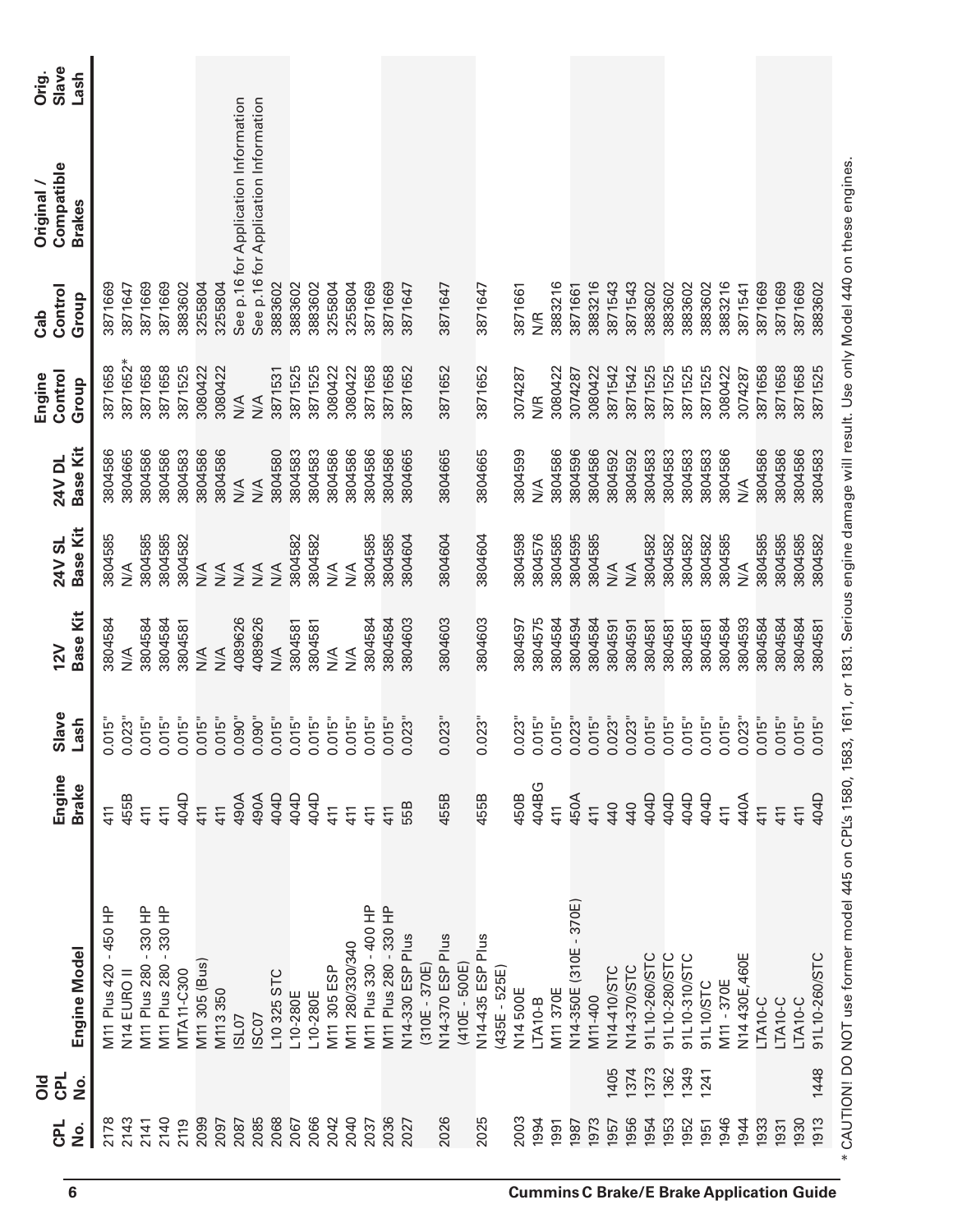| 91L10/STC<br>1449<br>1450<br>1447 | Engine Model        | Engine<br><b>Brake</b> | Slave          | <b>Base Kit</b><br>12V | <b>Base Kit</b><br><b>24V SL</b> | <b>24V DL</b> | Control<br>Engine | Control<br>Cab | Compatible<br>Original / | Slave<br>Orig. |
|-----------------------------------|---------------------|------------------------|----------------|------------------------|----------------------------------|---------------|-------------------|----------------|--------------------------|----------------|
|                                   |                     |                        | Lash           |                        |                                  | Base Kit      | Group             | Group          | <b>Brakes</b>            | Lash           |
|                                   |                     | 404D                   | $0.015$ "<br>0 | 3804581                | 3804582                          | 3804583       | 3871525           | 3883602        |                          |                |
|                                   | 91L10-280/STC       | 404D                   | 0.015          | 3804581                | 3804582                          | 3804583       | 3871525           | 3883602        |                          |                |
|                                   | 91L10/STC           | 404D                   | 1.015"         | 3804581                | 3804582                          | 3804583       | 3871525           | 3883602        |                          |                |
|                                   | 91L10-310/STC       | 404D                   | 1.015"         | 3804581                | 3804582                          | 3804583       | 3871525           | 3883602        |                          |                |
|                                   | MTA11-C330/C350     | 404D                   | 1.015"         | 3804581                | 3804582                          | 3804583       | 3871525           | 3883602        |                          |                |
| 94 N14                            |                     | 450B                   | 0.023"         | 3804597                | 3804598                          | 3804599       | 3074287           | 3871661        |                          |                |
|                                   | $TAMO-C$            | 411                    | $0.015$ "      | 3804584                | 3804585                          | 3804586       | 3871658           | 3871669        |                          |                |
|                                   | M11-400             | 411                    | $0.015$ "      | 3804584                | 3804585                          | 3804586       | 3080422           | 3883216        |                          |                |
|                                   | N14-430             | 440*                   | 0.023          | 3804591                | $\frac{4}{2}$                    | 3804592       | 3074287           | 3871541        |                          |                |
|                                   | $TA10-C$            | 411                    | $0.015$ "      | 3804584                | 3804585                          | 3804586       | 3871658           | 3871669        |                          |                |
|                                   | $M11-280$           | 411                    | .015"          | 3804584                | 3804585                          | 3804586       | 3080422           | 3883216        |                          |                |
|                                   | $-10/STC$           | 404D                   | 1.015"         | 3804581                | 3804582                          | 3804583       | 3871525           | 3883602        |                          |                |
|                                   | $-10/STC$           | 404D                   | 0.015"         | 3804581                | 3804582                          | 3804583       | 3871525           | 3883602        |                          |                |
|                                   | $-10/STC$           | 404D                   | $0.015$ "      | 3804581                | 3804582                          | 3804583       | 3871525           | 3883602        |                          |                |
|                                   | 10/STC              | 404D                   | 0.015          | 3804581                | 3804582                          | 3804583       | 3871525           | 3883602        |                          |                |
|                                   | $-10/STC$           | 404D                   | "210.0         | 3804581                | 3804582                          | 3804583       | 3871525           | 3883602        |                          |                |
|                                   | $-10/STC$           | 404D                   | 0.015          | 3804581                | 3804582                          | 3804583       | 3871525           | 3883602        |                          |                |
|                                   | M11 ESP II          | 411                    | .015           | 3804584                | 3804585                          | 3804586       | 3080422           | 3883216        |                          |                |
|                                   | M11-330/370E        | 411                    | 1.015"         | 3804584                | 3804585                          | 3804586       | 3080422           | 3883216        |                          |                |
|                                   | M11-280/330E        | 411                    | 0.015          | $\frac{4}{2}$          | $\frac{4}{2}$                    | 3804586       | 3080422           | 3255804        |                          |                |
|                                   | 94 N14              | 450B                   | 0.023          | 3804597                | 3804598                          | 3804599       | 3074287           | 3871661        |                          |                |
|                                   | 91L10               | 404BG/D                | 0.015          | 3804578                | 3804579                          | 3804580       | $\frac{1}{2}$     | <b>NR</b>      |                          |                |
|                                   | 94 N14              | 450B                   | 0.023"         | 3804597                | 3804598                          | 3804599       | 3074287           | 3871661        |                          |                |
|                                   | N14-330E/350E       | 450A                   | 0.023"         | 3804594                | 3804595                          | 3804596       | 3074287           | 3871661        |                          |                |
|                                   | N14-430E/460/E      | 440*                   | 0.023          | 3804591                | $\frac{4}{2}$                    | 3804592       | 3074287           | 3871541        |                          |                |
|                                   | 94 N14              | 450B                   | 0.023          | 3804597                | 3804598                          | 3804599       | 3074287           | 3871661        |                          |                |
|                                   | 94 N14              | 450A                   | 0.023          | 3804594                | 3804595                          | 3804596       | 3074287           | 3871661        |                          |                |
| M <sub>11</sub>                   |                     | 411                    | $0.015$ "      | 3804584                | 3804585                          | 3804586       | 3871658           | 3871669        |                          |                |
|                                   | <b>NTAA 340 STC</b> | 430                    | .046"          | $\frac{4}{2}$          | $\frac{4}{2}$                    | 3267479       | 3871423           | 3042594        |                          |                |
|                                   | L10 325 STC         | 404BG/D                | $0.015$ "      | 3804578                | 3804579                          | 3804580       | N/R               | $\frac{R}{2}$  |                          |                |
|                                   | 91L10               | 404BG/D                | 0.015"         | 3804578                | 3804579                          | 3804580       | $\frac{1}{2}$     | N/R            |                          |                |
|                                   | 91L10               | 404BG/D                | $0.015$ "      | 3804578                | 3804579                          | 3804580       | $\frac{1}{2}$     | $\frac{1}{2}$  |                          |                |
|                                   | $L10 - 350$         | 404D                   | 0.015          | 3804581                | 3804582                          | 3804583       | 3892598           | 3883216        |                          |                |
|                                   | 91L10               | 404BG/D                | $-510.1$       | 3804578                | 3804579                          | 3804580       | N/R               | <b>NR</b>      |                          |                |
|                                   | N14-430/STC         | 440                    | 0.023"         | 3804591                | $\frac{4}{2}$                    | 3804592       | 3871542           | 3871543        |                          |                |
| 0 <sub>1</sub>                    |                     | 404D                   | $0.015$ "      | 3804581                | 3804582                          | 3804583       | 3892598           | 3883216        |                          |                |
|                                   | $L10 - 280$         | 404D                   | 1.015"<br>0    | 3804581                | 3804582                          | 3804583       | 3892598           | 3883216        |                          |                |
|                                   | NTAA-410            | 430                    | 0.046"         | 3804590                | $\leq$                           | $\frac{4}{2}$ | <b>N/R</b>        | <b>N/R</b>     |                          |                |
|                                   | NTAA 380 STC        | 430                    | 0.046"         | $\frac{4}{2}$          | $\leq$                           | 3267479       | 3871423           | 3042594        |                          |                |

on these engines. \* CAUTION! DO NOT use former model 445 on CPL's 1580, 1583, 1611, or 1831. Serious engine damage will result. Use only Model 440 on these engines. $\frac{4}{3}$ Model  $\sum_{i=1}^{n}$ 9Se WIII result. damage engine 1831. Serious  $\frac{1}{2}$ 1583, 158U, S. 5 5 Ģ moael Tormer **BSD**<br>
10N  $\geq$  $\frac{1}{2}$  $\bar{2}$ ⊋<br>}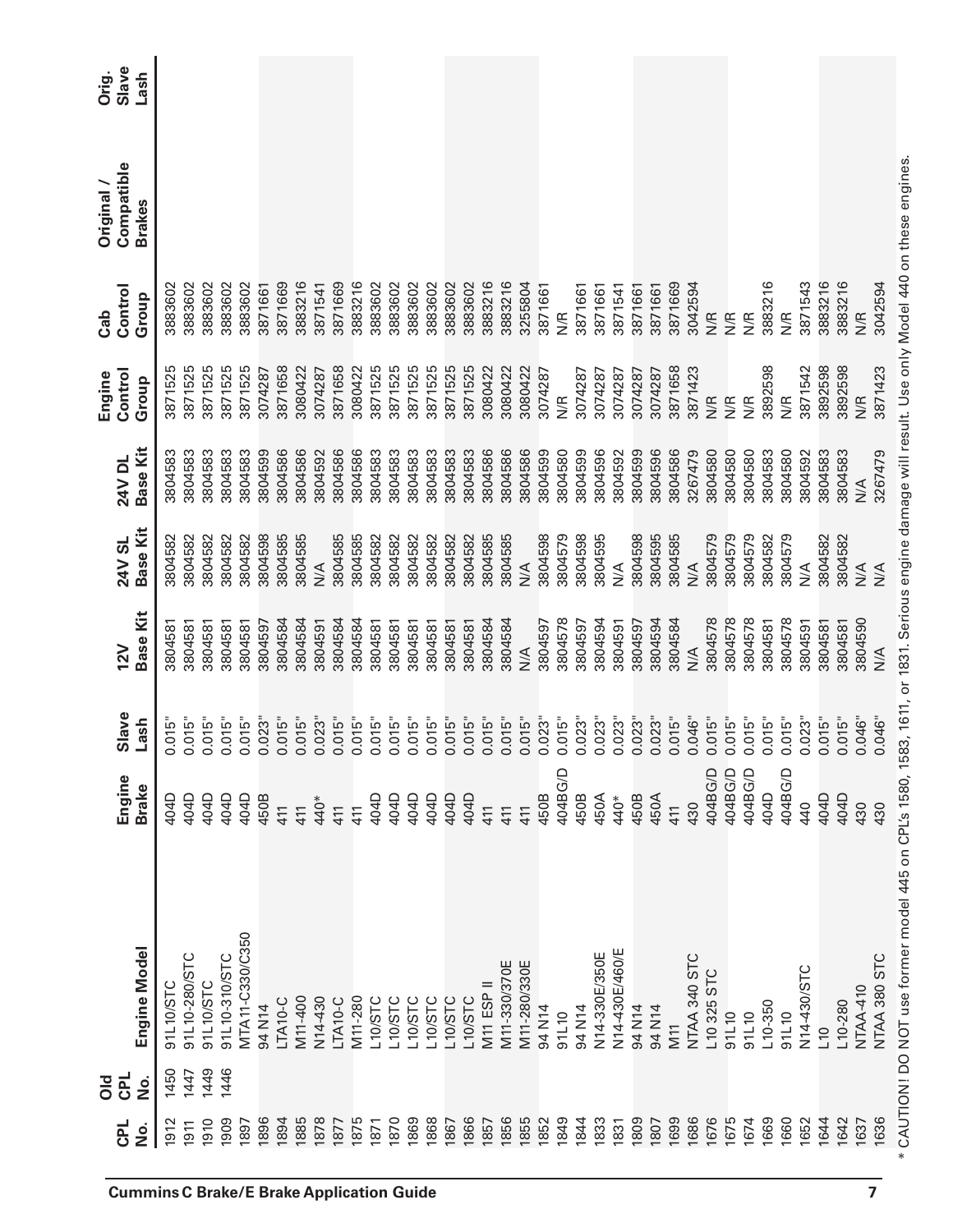| 1442<br>1441<br><b>PL</b><br>$\overline{O}$<br>。<br>2 | Engine Model<br>LTA10-350/STC<br>91L10                        | 404BG/D<br>Engine<br>404BG<br><b>Brake</b> | Slave<br>Lash<br>0.015"<br>0.015" | <b>Base Kit</b><br>3804575<br>3804578<br>12V | Base Kit<br>3804579<br>3804576<br><b>24V SL</b> | <b>Base Kit</b><br>3804580<br><b>24V DL</b><br>$\frac{4}{2}$ | Control<br>Engine<br>Group<br>N/R<br><b>SF</b> | Control<br>Group<br>Cab<br>$\frac{1}{2}$<br>$\frac{1}{2}$ | Compatible<br>Original /<br><b>Brakes</b> | Slave<br>Orig.<br>Lash |
|-------------------------------------------------------|---------------------------------------------------------------|--------------------------------------------|-----------------------------------|----------------------------------------------|-------------------------------------------------|--------------------------------------------------------------|------------------------------------------------|-----------------------------------------------------------|-------------------------------------------|------------------------|
|                                                       | LTA10-B/STC<br>TA10-B/STC<br>LTA10/STC                        | 404BG<br>404BG<br>404BG                    | 0.015"<br>0.015"<br>0.015"        | 3804575<br>3804575<br>3804575                | 3804576<br>3804576<br>3804576                   | $\leq$<br>$\frac{4}{5}$<br>$\frac{4}{2}$                     | <b>NR</b><br>$\frac{1}{2}$<br><b>SP</b>        | $\frac{R}{2}$<br>$\frac{1}{2}$<br>N/R                     |                                           |                        |
|                                                       | LTA10/STC<br>LTA10/STC                                        | 404BG<br>404BG                             | 0.015"<br>0.015"                  | 3804575<br>3804575                           | 3804576<br>3804576                              | $\leq$<br>$M \times$                                         | N/R<br>$\frac{1}{2}$                           | N/R<br>$\frac{R}{2}$                                      |                                           |                        |
|                                                       | LTA10/STC                                                     | 404BG                                      | 0.015"                            | 3804575                                      | 3804576                                         | $\leq$                                                       | $\frac{1}{2}$                                  | $\frac{1}{2}$                                             |                                           |                        |
| $-10 - 280$                                           | N14-500/E                                                     | 404D<br>440*                               | 0.023"<br>$0.015$ "               | 3804581<br>3804591                           | 3804582<br>$\frac{4}{2}$                        | 3804583<br>3804592                                           | 3892598<br>3074287                             | 3883216<br>3871541                                        |                                           |                        |
|                                                       | <b>LTA10-350E</b>                                             | 404D                                       | 0.015"                            | 3804581                                      | 3804582                                         | 3804583                                                      | 3892598                                        | 3883216                                                   |                                           |                        |
|                                                       | N14-370/410                                                   | 440*                                       | 0.023"                            | 3804591                                      | $\frac{4}{2}$                                   | 3804592                                                      | 3074287                                        | 3871541                                                   |                                           |                        |
| $L10 - 280$                                           |                                                               | 404D                                       | $0.015$ "<br>0.015"               | 3804581                                      | 3804582                                         | 3804583                                                      | 3892598                                        | 3883216                                                   |                                           |                        |
| $L10 - 330$<br>$L10 - 330$                            |                                                               | 404D<br>404D                               | 0.015"                            | 3804581<br>3804581                           | 3804582<br>3804582                              | 3804583<br>3804583                                           | 3892598<br>3892598                             | 3883216<br>3883216                                        |                                           |                        |
| $-10 - 330$                                           |                                                               | 404D                                       | 0.015"                            | 3804581                                      | 3804582                                         | 3804583                                                      | 3892598                                        | 3883216                                                   |                                           |                        |
|                                                       | N14-430/E                                                     | 440*                                       | $0.023$ "                         | 3804591                                      | $M \triangle$                                   | 3804592                                                      | 3074287                                        | 3871541                                                   |                                           |                        |
|                                                       | N14-430E/460/E                                                | 440*                                       | 0.023"                            | 3804591                                      | $\frac{4}{2}$                                   | 3804592                                                      | 3074287                                        | 3871541                                                   |                                           |                        |
|                                                       | N14-480E                                                      | 440A                                       | 0.023"                            | 3804593                                      | $\frac{4}{2}$                                   | $\leq$                                                       | 3074287                                        | 3871541                                                   |                                           |                        |
|                                                       | N14-310/E                                                     | 440A                                       | 0.023"                            | 3804593                                      | $\frac{4}{2}$                                   | $\frac{4}{2}$                                                | 3074287                                        | 3871541                                                   |                                           |                        |
|                                                       | N14-430/E                                                     | 440A                                       | 0.023"                            | 3804593                                      | $M\triangle$                                    | $\frac{4}{2}$                                                | 3074287                                        | 3871541                                                   |                                           |                        |
|                                                       | N14-460/E                                                     | 440A                                       | 0.023"                            | 3804593                                      | $\frac{4}{2}$                                   | $\frac{4}{2}$                                                | 3074287                                        | 3871541                                                   |                                           |                        |
|                                                       | L10-260/STC                                                   | 404D                                       | 0.015"                            | 3804581                                      | 3804582                                         | 3804583                                                      | 3871525                                        | 3883602                                                   |                                           |                        |
|                                                       | L10-280/STC                                                   | 404D                                       | 0.015"                            | 3804581                                      | 3804582                                         | 3804583                                                      | 3871525                                        | 3883602                                                   |                                           |                        |
|                                                       | L10-310/STC                                                   | 404D                                       | 0.015"                            | 3804581                                      | 3804582                                         | 3804583                                                      | 3871525                                        | 3883602                                                   |                                           |                        |
| ISM07                                                 |                                                               | 411E                                       | $0.027$ "                         | 4955458                                      | $M \triangle$                                   | $\frac{4}{5}$                                                | <b>N/A</b>                                     | <b>NR</b>                                                 |                                           |                        |
|                                                       | N140460E                                                      | 440A                                       | 0.023"                            | 3804593                                      | $\frac{4}{2}$                                   | $\frac{4}{2}$                                                | 3074287                                        | 3871541                                                   |                                           |                        |
| ISM07                                                 |                                                               | 411E                                       | $0.027$ "                         | 4955458                                      | $\frac{4}{2}$                                   | $\leq$                                                       | $\frac{4}{2}$                                  | N/R                                                       |                                           |                        |
|                                                       | N14-330/E                                                     | 440A                                       | 0.023"                            | 3804593                                      | $\frac{4}{2}$                                   | $\leq$                                                       | 3074287                                        | 3871541                                                   |                                           |                        |
|                                                       | N14-310/E                                                     | 440A                                       | 0.023"                            | 3804593                                      | $\frac{4}{2}$                                   | $\leq$                                                       | 3074287                                        | 3871541                                                   |                                           |                        |
|                                                       | N14-330/E                                                     | 440A                                       | 0.023"                            | 3804593                                      | $\frac{4}{2}$                                   | $\frac{4}{5}$                                                | 3074287                                        | 3871541                                                   |                                           |                        |
|                                                       | N14-330/E                                                     | 440A                                       | 0.023"                            | 3804593                                      | $\frac{4}{2}$                                   | $\leq$                                                       | 3074287                                        | 3871541                                                   |                                           |                        |
|                                                       | N14-350/E                                                     | 440A                                       | 0.023"                            | 3804593                                      | $\leq$                                          | $\leq$                                                       | 3074287                                        | 3871541                                                   |                                           |                        |
|                                                       | N14-370/E                                                     | 440A                                       | 0.023"                            | 3804593                                      | $\leq$                                          | $\leq$                                                       | 3074287                                        | 3871541                                                   |                                           |                        |
|                                                       | N14-370/E                                                     | 440A                                       | 0.023"                            | 3804593                                      | $\frac{4}{2}$                                   | $\frac{4}{2}$                                                | 3074287                                        | 3871541                                                   |                                           |                        |
|                                                       | N14-330/STC                                                   | 440                                        | 0.023"                            | 3804591                                      | $M \times$                                      | 3804592                                                      | 3871542                                        | 3871543                                                   |                                           |                        |
| ISM07                                                 |                                                               | 411E                                       | $0.027$ "                         | 4955458                                      | $\frac{4}{2}$                                   | $\frac{1}{2}$                                                | $\frac{1}{2}$                                  | $\frac{R}{Z}$                                             |                                           |                        |
|                                                       | N14-350/STC                                                   | 440                                        | $0.023$ "                         | 3804591                                      | $\frac{4}{5}$                                   | 3804592                                                      | 3871542                                        | 3871543                                                   |                                           |                        |
|                                                       | *Compatible Models include 25A, 25B, 30, 30E, 401C & 400 only |                                            |                                   |                                              |                                                 |                                                              |                                                |                                                           |                                           |                        |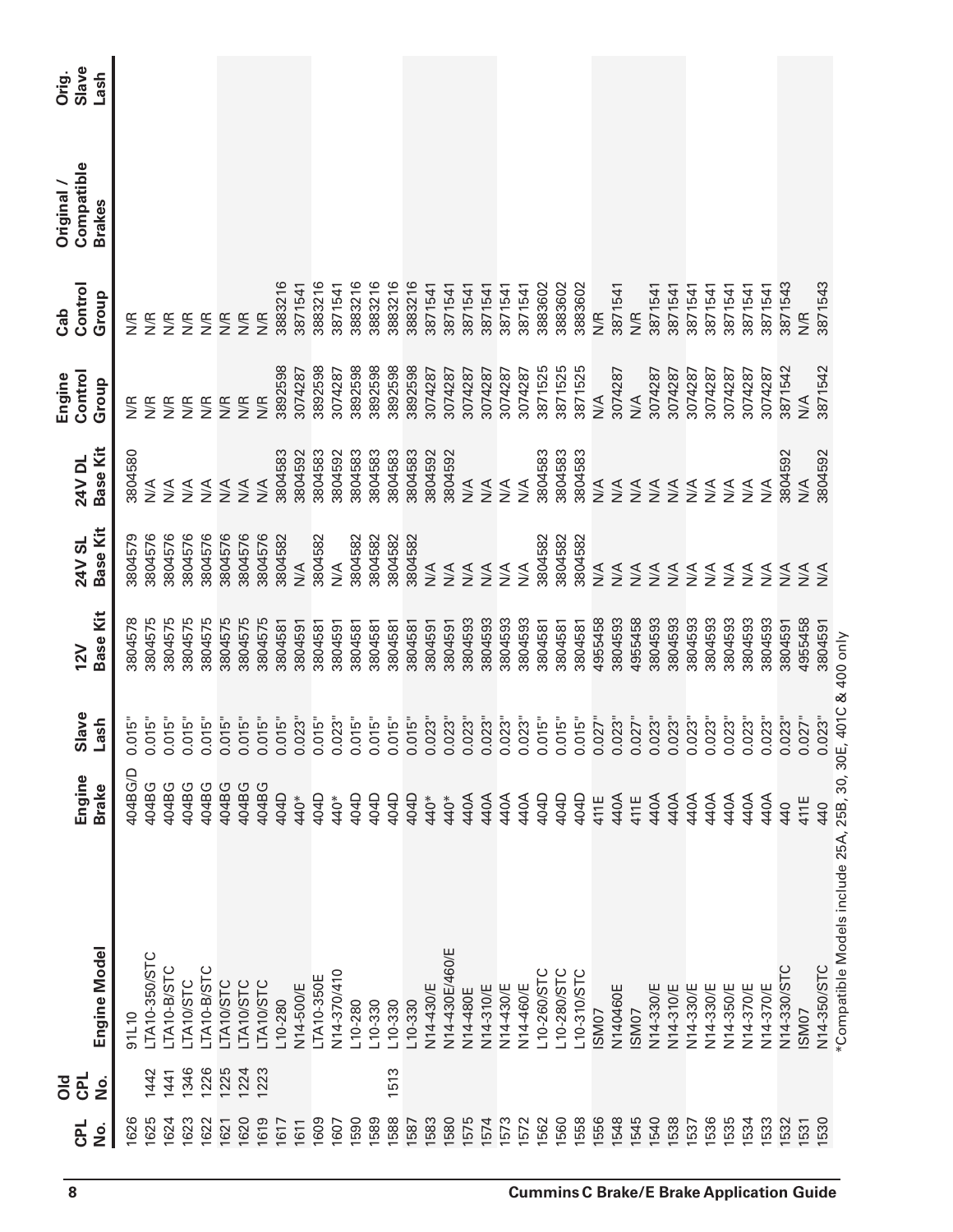| Slave<br>Orig.<br>Lash                    |             |           |           |             |                          |                                   |                        |                        |                            |                            |                            |               |                             |               |                  |               |               |               |         |                          |                     |               |               |               |               |               |                                 |               |               |               |               |               |               |         |                          |                       |               |           |                                                               |
|-------------------------------------------|-------------|-----------|-----------|-------------|--------------------------|-----------------------------------|------------------------|------------------------|----------------------------|----------------------------|----------------------------|---------------|-----------------------------|---------------|------------------|---------------|---------------|---------------|---------|--------------------------|---------------------|---------------|---------------|---------------|---------------|---------------|---------------------------------|---------------|---------------|---------------|---------------|---------------|---------------|---------|--------------------------|-----------------------|---------------|-----------|---------------------------------------------------------------|
| Compatible<br>Original /<br><b>Brakes</b> |             |           |           |             |                          |                                   |                        |                        |                            |                            |                            |               |                             |               |                  |               |               |               |         |                          |                     |               |               |               |               |               |                                 |               |               |               |               |               |               |         |                          |                       |               |           |                                                               |
| Control<br>Group<br>Cab                   | 3871543     | 3883216   | 3883216   | 3883216     | 3871543                  | <b>NR</b>                         | 3883602                | 3883602                | 3883602                    | 3883602                    | 3883602                    | 3871541       | N/R                         | $\frac{R}{2}$ |                  | 3871541       | $\frac{1}{2}$ | $\frac{1}{2}$ | N/R     | 3871543                  | 3042594             | 3871543       | 3871541       | 3871541       | 3871541       | 3871541       | 3871541                         | 3871541       | 3871541       | 3871541       | 3871541       | 3871543       | $\frac{1}{2}$ | 3883216 | 3871543                  | 3883602               | 3042594       | 3883216   |                                                               |
| Control<br>Engine<br>Group                | 3871542     | 3892598   | 3892598   | 3892598     | 3871542                  | $\leq$                            | 3871525                | 3871525                | 3871525                    | 3871525                    | 3871525                    | 3074287       | $\frac{1}{2}$               | $\frac{R}{2}$ |                  | 3074287       | N/R           | $\frac{1}{2}$ | N/R     | 3871542                  | 3871423             | 3871542       | 3074287       | 3074287       | 3074287       | 3074287       | 3074287                         | 3074287       | 3074287       | 3074287       | 3074287       | 3871542       | $\frac{1}{2}$ | 3892598 | 3871542                  | 3871531               | 3871423       | 3892598   |                                                               |
| Base Kit<br>24V DL                        | 3804592     | 3804583   | 3804583   | 3804583     | 3804592                  | $\frac{1}{2}$                     | 3804583                | 3804583                | 3804583                    | 3804583                    | 3804583                    | $\frac{4}{2}$ | $\frac{4}{2}$               | $\frac{4}{2}$ |                  | $\frac{4}{2}$ | 3804580       | 3804580       | 3804580 | 3804592                  | 3804589             | 3804592       | $\frac{4}{2}$ | $\frac{4}{2}$ | $\frac{4}{2}$ | $\leq$        | $\frac{4}{2}$                   | $\frac{4}{2}$ | $\frac{4}{2}$ | $\frac{4}{2}$ | $\frac{4}{2}$ | 3804592       | $\frac{4}{2}$ | 3804583 | 3804592                  | 3804580               | 3804589       | 3804583   |                                                               |
| Base Kit<br>24V SL                        | ⋚           | 3804582   | 3804582   | 3804582     | $\frac{4}{2}$            | $\frac{\triangleleft}{\triangle}$ | 3804582                | 3804582                | 3804582                    | 3804582                    | 3804582                    | $\frac{1}{2}$ | 3804576                     | 3804576       |                  | $\frac{4}{2}$ | 3804579       | 3804579       | 3804579 | $\frac{4}{2}$            | $\frac{4}{2}$       | $\frac{4}{2}$ | $\frac{4}{2}$ | $\frac{4}{2}$ | $\frac{4}{2}$ | $\frac{4}{5}$ | $\frac{\mathsf{A}}{\mathsf{A}}$ | $\frac{4}{2}$ | $\frac{4}{2}$ | $\frac{4}{2}$ | $\frac{4}{2}$ | $\frac{4}{2}$ | 3804576       | 3804582 | $\frac{4}{2}$            | $M \triangle$         | $\frac{4}{5}$ | 3804582   |                                                               |
| Base Kit<br>12V                           | 3804591     | 3804581   | 3804581   | 3804581     | 3804591                  | 4955458                           | 3804581                | 3804581                | 3804581                    | 3804581                    | 3804581                    | 3804593       | 3804575                     | 3804575       |                  | 3804593       | 3804578       | 3804578       | 3804578 | 3804591                  | $\frac{4}{2}$       | 3804591       | 3804593       | 3804593       | 3804593       | 3804593       | 3804593                         | 3804593       | 3804593       | 3804593       | 3804593       | 3804591       | 3804575       | 3804581 | 3804591                  | $\frac{4}{2}$         | $\leq$        | 3804581   |                                                               |
| Slave<br>Lash                             | 0.023       | 0.015"    | 0.015"    | 0.015"      | 0.023"                   | $0.027$ "                         | $0.015$ "              | 0.015"                 | 0.015"                     | 0.015"                     | 0.015"                     | 0.023"        | $0.015$ "                   | $0.015$ "     |                  | $0.023$ "     | 0.015"        | 0.015"        | 0.015"  | 0.023"                   | 0.037"              | $0.023$ "     | 0.023"        | 0.023"        | 0.023"        | 0.023"        | 0.023"                          | 0.023"        | 0.023"        | 0.023"        | 0.023"        | 0.023"        | $0.015$ "     | 0.015"  | $0.023$ "                | 0.015"                | 0.037"        | 0.015"    |                                                               |
| Engine<br><b>Brake</b>                    | 40          | 404D      | 404D      | 404D        | 440                      | 411E                              | 404D                   | 404D                   | 404D                       | 404D                       | 404D                       | 440A          | 404BG                       | 404BG         |                  | 440A          | 404BG/D       | 404BG/D       | 404BG/D | 440                      | 425A                | 440           | 440A          | 440A          | 440A          | 440A          | 440A                            | 440A          | 440A          | 440A          | 440A          | 440           | 404BG         | 404D    | 440                      | 404D                  | 425A          | 404D      |                                                               |
| Engine Model                              | N14-350/STC | 91L10-310 | 91L10-330 | 91L10-280   | N14-370/STC See CPL 1374 | ISM07                             | 91L10/STC See CPL 1912 | 91L10/STC See CPL 1910 | 91L10-260/STC See CPL 1913 | 91L10-280/STC See CPL 1911 | 91L10-310/STC See CPL 1909 | N14-370/E     | LTA10-350/STC, see CPL 1625 | LTA10-B/STC,  | See CPL1624,1994 | N14-410/E     | 91L10         | 91L10         | 91L10   | N14-410/STC, see CPL1957 | <b>NTAA 410 STC</b> | N14-330/STC   | N14-310/E     | N14-330/E     | N14-330/E     | N14-350/E     | N14-370/E                       | N14-370/E     | N14-430/E     | N14-430/E     | N14-460/E     | N14-350/STC   | LTA10-330/STC | 91L10   | N14-330/STC See CPL 1507 | 91L10/260/280/310 STC | NTAA 465 STC  | 91L10-310 | *Compatible Models include 25A, 25B, 30, 30E, 401C & 400 only |
| <b>CPL</b><br>$\overline{O}$<br>。<br>2    |             | 514       |           |             |                          | 500                               |                        |                        | 1373                       | 1362                       |                            |               |                             |               |                  |               |               |               |         |                          |                     |               |               |               |               |               |                                 |               |               |               |               |               |               |         |                          |                       |               |           |                                                               |
| 忌<br>.<br>No                              | 1529        |           | 1512      | <b>1291</b> | 1507                     |                                   | 1450                   | 1449                   | 1448                       | 1447                       | 1446                       | 1445          | 1442                        | 1441          |                  | 1426          | 1414          | 1413          | 1412    | 1405                     | 1402                | 1395          | 1394          | <b>393</b>    | <b>1392</b>   | <b>1391</b>   | 1390                            | 1389          | 1386          | 1385          | 1384          | 1380          | 1378          | 1375    | 1374                     | 1373                  | 1370          | 1367      |                                                               |

 $\overline{a}$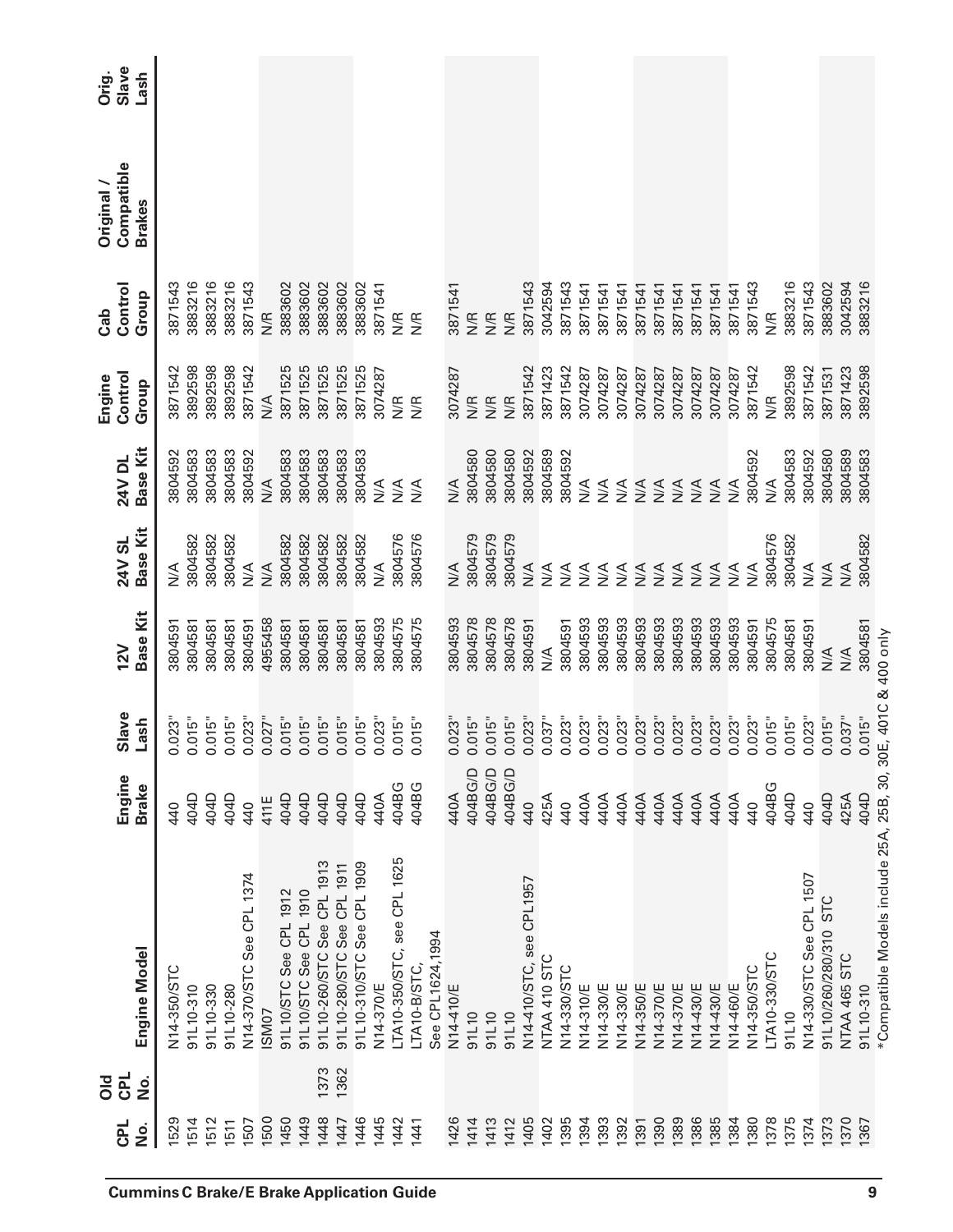| DIO                                         |                           |                                                               |               |               |                                  |                           | Engine           | Cab              | Original /                           | Orig.         |
|---------------------------------------------|---------------------------|---------------------------------------------------------------|---------------|---------------|----------------------------------|---------------------------|------------------|------------------|--------------------------------------|---------------|
| <b>PL</b><br>o<br>No<br><b>PL</b><br>。<br>2 | Engine Model              | Engine<br><b>Brake</b>                                        | Slave<br>Lash |               | <b>Base Kit</b><br><b>24V SL</b> | Base Kit<br><b>24V DL</b> | Control<br>Group | Control<br>Group | Compatible<br><b>Brakes</b>          | Slave<br>Lash |
| 1362                                        | 91L10/260/280/310         | 404D<br>STC                                                   | 0.015"        | $\frac{1}{2}$ | $\stackrel{\triangleleft}{\geq}$ | 3804580                   | 3871531          | 3883602          |                                      |               |
| 1359                                        | LT10-225/STC              | 404BG                                                         | $0.015$ "     | 3804575       | 3804576                          | $\frac{4}{2}$             | $\frac{1}{2}$    | $\frac{1}{2}$    |                                      |               |
| 1352                                        | FLEET300/88NT             | 430                                                           | $0.024$ "     | 3804590       | $\frac{4}{2}$                    | $\frac{4}{2}$             | $\frac{1}{2}$    | $\frac{1}{2}$    |                                      |               |
| 1349                                        | 91L10/260/280/310         | 404D<br>STC                                                   | 0.015"        | $\frac{4}{2}$ | $\frac{4}{2}$                    | 3804580                   | 3871531          | 3883602          |                                      |               |
| 348                                         | 91L10-330                 | 404D                                                          | $0.015$ "     | 3804581       | 3804582                          | 3804583                   | 3892598          | 3883216          |                                      |               |
| 1347                                        | 91L10-310                 | 404D                                                          | 0.015"        | 3804581       | 3804582                          | 3804583                   | 3892598          | 3883216          |                                      |               |
| 1346                                        | LTA10 See CPL 1623        | 404BG                                                         | 0.015"        | 3804575       | 3804576                          | $\leq$                    | $\frac{1}{2}$    | $\frac{1}{2}$    |                                      |               |
| 1324                                        | N14-460E                  | 440A                                                          | 0.023"        | 3804593       | $\frac{4}{2}$                    | $\leq$                    | 3074287          | 3871541          |                                      |               |
| 1286                                        | NTC444/88NT               | 430                                                           | 0.046"        | 3804590       | $M\triangle$                     | $\leq$                    | <b>N/R</b>       | $\frac{1}{2}$    |                                      |               |
| 1285                                        | NTC444/88NT               | 430                                                           | 0.046"        | 3804590       | $\frac{\mathbf{A}}{\mathbf{A}}$  | $\leq$                    | $\frac{1}{2}$    | $\frac{1}{2}$    |                                      |               |
| 1280                                        | NTC444/88NT               | 430                                                           | 0.046"        | 3804590       | $\leq$                           | $\frac{4}{2}$             | $\frac{1}{2}$    | $\frac{1}{2}$    |                                      |               |
| 1256                                        | NTC444/88NT               | 430                                                           | 0.046"        | 3804590       | $\frac{4}{2}$                    | $\frac{4}{2}$             | $\frac{1}{2}$    | $\frac{1}{2}$    |                                      |               |
| 1226                                        | LTA10 See CPL 1622,1994   | 404BG                                                         | 0.015"        | 3804575       | 3804576                          | $\frac{4}{2}$             | $\frac{1}{2}$    | $\frac{1}{2}$    |                                      |               |
| 980<br><b>225</b>                           | <b>TA10 See CPL 1621</b>  | 404BG                                                         | 0.015"        | 3804575       | 3804576                          | $\frac{4}{5}$             | $\frac{1}{2}$    | $\frac{1}{2}$    |                                      |               |
| 956<br>1224                                 | <b>LTA10 See CPL 1620</b> | 404BG                                                         | 0.015"        | 3804575       | 3804576                          | $\leq$                    | N/R              | $\frac{1}{2}$    |                                      |               |
| 939<br><b>223</b>                           | TA10 See CPL 1619         | 404BG                                                         | 0.015"        | 3804575       | 3804576                          | $\leq$                    | N/R              | $\frac{1}{2}$    |                                      |               |
| <b>1215</b>                                 | <b>NTC444NBCIV</b>        | 425A                                                          | 0.037"        | 3804587       | 3804588                          | 3804589                   | N/R              | $\frac{R}{2}$    | 420                                  | 0.018"        |
| 1211                                        | NTC400/88NTSTC            | 430                                                           | 0.046"        | 3804590       | $\leq$                           | $\frac{4}{2}$             | N/R              | $\frac{1}{2}$    |                                      |               |
| <b>1210</b>                                 | NTC444/88NTSTC            | 430                                                           | 0.046"        | 3804590       | $\leq$                           | $M \triangle$             | N/R              | <b>NR</b>        |                                      |               |
| <b>1200</b>                                 | NTA 405 STC               | 425A                                                          | 0.037"        | $\frac{4}{2}$ | $\frac{4}{2}$                    | 3804589                   | 3871423          | 3042594          |                                      |               |
| <b>199</b>                                  | NTE 365 F/T               | 430                                                           | 0.032"        | $\frac{4}{2}$ | $\leq$                           | 3267479                   | 3871423          | 3042594          |                                      |               |
| 1198                                        | Pre91L10 F/T              | 404BG                                                         | 0.015"        | $\frac{4}{2}$ | $\frac{4}{2}$                    | 3804577                   | 3871426          | 3871329          |                                      |               |
| 1188                                        | NTC350/88NTSTC            | 430                                                           | 0.046"        | 3804590       | $\leq$                           | $\leq$                    | N/R              | $\frac{1}{2}$    |                                      |               |
| 1187                                        | FLEET 285/88NT            | 430                                                           | 0.024"        | 3804590       | $\leq$                           | $\frac{1}{2}$             | $\frac{1}{2}$    | $\frac{1}{2}$    |                                      |               |
| 1186                                        | NTE465/88NT               | 430                                                           | 0.030"        | 3804590       | $\frac{\mathbf{A}}{\mathbf{A}}$  | $\leq$                    | $\frac{1}{2}$    | $\frac{1}{2}$    |                                      |               |
| 1185                                        | NTC400/88NT               | 430                                                           | 0.046"        | 3804590       | $M\triangle$                     | $\leq$                    | N/R              | <b>SF</b>        |                                      |               |
| 1161                                        | 91L10-330                 | 404D                                                          | 0.015"        | 3804581       | 3804582                          | 8804583                   | 3892598          | 3883216          |                                      |               |
| 996                                         | LTA10-B/STC               | 404BG                                                         | 0.015"        | 3804575       | 3804576                          | $\frac{4}{5}$             | $\frac{1}{2}$    | $\frac{1}{2}$    |                                      |               |
| 992                                         | NT350E/88NT               | 430                                                           | 0.030"        | 3804590       | $\frac{4}{2}$                    | $\frac{4}{2}$             | N/R              | $\frac{1}{2}$    |                                      |               |
| 974                                         | NTC400/365BCIV            | 425A                                                          | 0.018"        | 3804587       | 3804588                          | 8804589                   | N/R              | $\frac{R}{2}$    | 420                                  | $0.018$ "     |
| 915                                         | <b>ISL07</b>              | A064                                                          | 0.090"        | 4089626       | $\frac{4}{2}$                    | $\frac{1}{2}$             | $\frac{4}{2}$    |                  | See p.16 for Application Information |               |
| 911                                         | NT315-E                   | 430                                                           | 0.030"        | 3804590       | $\frac{4}{2}$                    | $\leq$                    | $\frac{1}{2}$    | $\frac{1}{2}$    |                                      |               |
| 910                                         | NTC444/88NT               | 430                                                           | 0.046"        | 3804590       | $\frac{4}{2}$                    | $\frac{4}{2}$             | $\frac{1}{2}$    | $\frac{1}{2}$    |                                      |               |
| 909                                         | NTA855                    | 425A                                                          | 0.030"        | 3804587       | 3804588                          | 8804589                   | $\frac{1}{2}$    | $\frac{1}{2}$    |                                      |               |
| 907                                         | NTC300BCIV                | 425A                                                          | 0.018"        | 3804587       | 3804588                          | 3804589                   | $\frac{1}{2}$    | $\frac{1}{2}$    | 401C/400                             | $0.021$ "     |
| 905                                         | NTC300/320BCIV            | 425A                                                          | 0.018"        | 3804587       | 3804588                          | 3804589                   | $\frac{1}{2}$    | $\frac{1}{2}$    | 401C/400                             | 0.021"        |
| 904                                         | NTC365/400NBCIV           | 425A                                                          | $0.037$ "     | 3804587       | 3804588                          | 3804589                   | N/R              | $\frac{1}{2}$    | 420                                  | 0.018"        |
| 903                                         | NTC444NBCIV               | 425A                                                          | 0.037"        | 3804587       | 3804588                          | 3804589                   | $\frac{1}{2}$    | Ş                | 420                                  | 0.018"        |
| 891                                         | NTC400BCIII               | 425A                                                          | 0.018"        | 3804587       | 3804588                          | 3804589                   | $\frac{1}{2}$    | $\frac{1}{2}$    | 401B/400H                            | 0.018"        |
|                                             |                           | *Compatible Models include 25A, 25B, 30, 30E, 401C & 400 only |               |               |                                  |                           |                  |                  |                                      |               |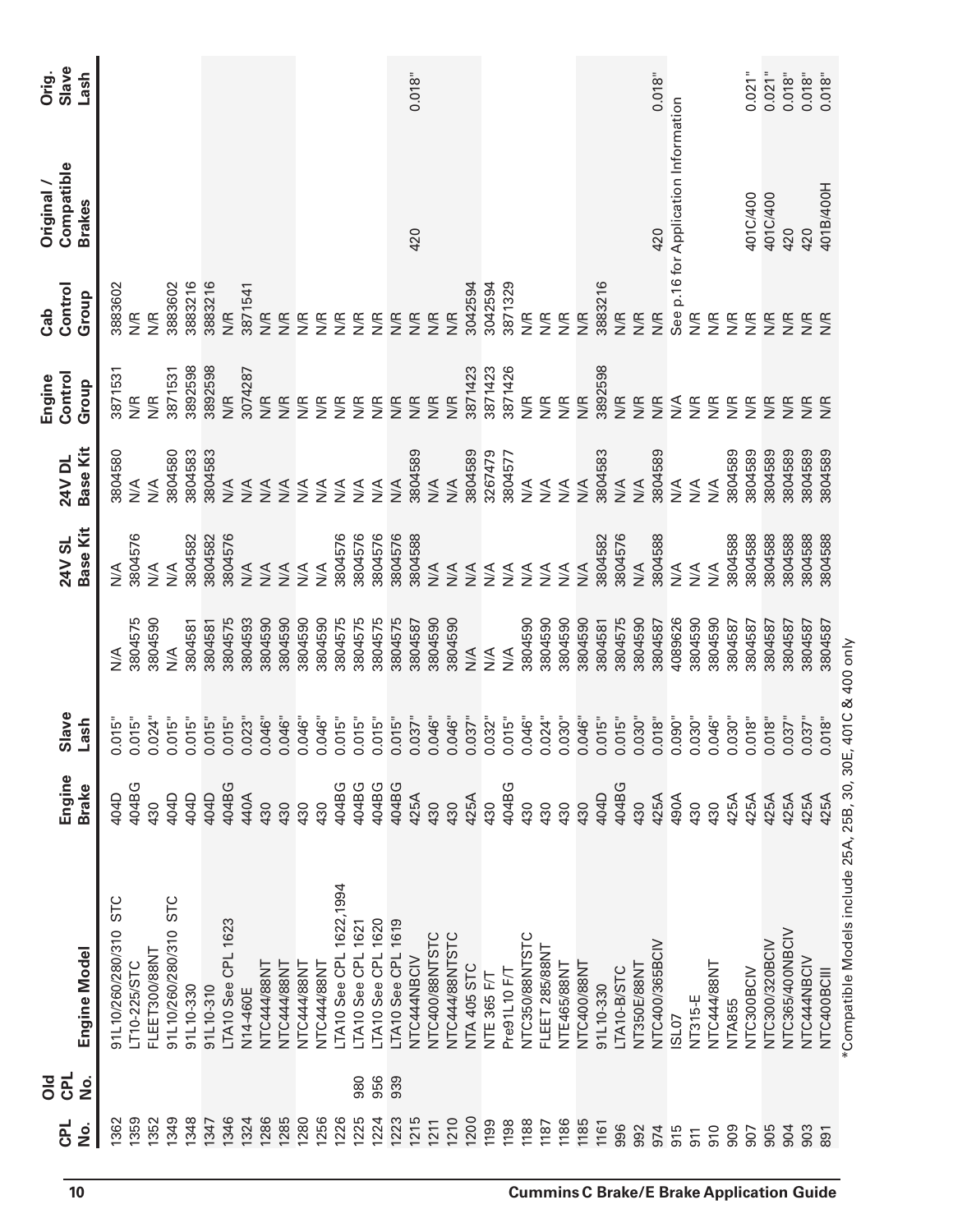| <b>Cummins C Brake/E Brake Application Guide</b> | 군<br>CPL<br>o<br>No. | <b>CPL</b><br>$\overline{O}$<br>$\frac{1}{2}$ | Engine Model                                                  | Engine<br><b>Brake</b> | Slave<br>Lash      | <b>Base Kit</b><br>12V | <b>Base Kit</b><br><b>24V SL</b> | <b>Base Kit</b><br>24V DL      | Control<br>Engine<br>Group     | Control<br>Group<br>Cab  | Compatible<br>Original /<br><b>Brakes</b> | Slave<br>Orig.<br>Lash |
|--------------------------------------------------|----------------------|-----------------------------------------------|---------------------------------------------------------------|------------------------|--------------------|------------------------|----------------------------------|--------------------------------|--------------------------------|--------------------------|-------------------------------------------|------------------------|
|                                                  |                      |                                               |                                                               |                        |                    |                        |                                  |                                |                                |                          |                                           |                        |
|                                                  | 838<br>840           |                                               | NTC350/88NT<br>NTC315/88NT                                    | 430<br>430             | $0.024$ "<br>0.024 | 3804590<br>3804590     | $\frac{4}{2}$<br>$\frac{4}{2}$   | $\frac{4}{5}$<br>$\frac{4}{5}$ | $\frac{1}{2}$<br>$\frac{1}{2}$ | Ş<br>$\frac{1}{2}$       |                                           |                        |
|                                                  | 835                  | 783                                           | <b>LTA10</b>                                                  | 404BG                  | 0.015"             | 3804575                | 3804576                          | $\frac{4}{2}$                  | $\frac{1}{2}$                  | $\frac{1}{2}$            |                                           |                        |
|                                                  | 833                  |                                               | VTC365/400NBCIV                                               | 425A                   | 0.037"             | 3804587                | 3804588                          | 8804589                        | Ş                              | $\frac{1}{2}$            | 420                                       | $0.018$ "              |
|                                                  | 832                  |                                               | NTC300NBCIV                                                   | 425A                   | 0.018"             | 3804587                | 3804588                          | 3804589                        | $\frac{1}{2}$                  | $\frac{1}{2}$            | 401C/400                                  | 0.021"                 |
|                                                  | 827                  |                                               | NTC400/88NT                                                   | 430                    | 0.046"             | 3804590                | $\frac{4}{2}$                    | $\frac{4}{2}$                  | <b>SP</b>                      | $\frac{1}{\sqrt{2}}$     |                                           |                        |
|                                                  | 821                  |                                               | NTC444BCIVSTC                                                 | 425A                   | $0.037$ "          | 3804587                | 3804588                          | 3804589                        | $\frac{1}{2}$                  | <b>SF</b>                | 420                                       | $0.018$ "              |
|                                                  | 814                  |                                               | <b>NTC400BCIV</b>                                             | 425A                   | 0.018"             | 3804587                | 3804588                          | 3804589                        | <b>N/R</b>                     | $\frac{1}{2}$            | 401B/400H                                 | 0.018"                 |
|                                                  | 813                  |                                               | NTC350BCIV                                                    | 425A                   | 0.018"             | 3804587                | 3804588                          | 3804589                        | $\frac{R}{2}$                  | $\frac{1}{2}$            | 401B/400H                                 | 0.018"                 |
|                                                  | 812                  |                                               | NTC315BCIV                                                    | 425A                   | 0.018"             | 3804587                | 3804588                          | 3804589                        | $\frac{R}{2}$                  | $\frac{1}{2}$            | 401B/400H                                 | 0.018"                 |
|                                                  | 811                  |                                               | NTC300BCIV                                                    | 425A                   | 0.018"             | 3804587                | 3804588                          | 3804589                        | $\frac{1}{2}$                  | N.R                      | 401B/400H                                 | 0.018"                 |
|                                                  | 806                  |                                               | NTCC365/400STC                                                | 425A                   | $0.037$ "          | 3804587                | 3804588                          | 3804589                        | <b>SP</b>                      |                          | 420                                       | 0.018"                 |
|                                                  | 797                  |                                               | NTC350NBCIV                                                   | 425A                   | 0.018"             | 3804587                | 3804588                          | 3804589                        | $\frac{1}{2}$                  | $\frac{1}{2}$            | 401C/400                                  | $0.021$ "              |
|                                                  | 796                  |                                               | NTC315NBCIV                                                   | 425A                   | 0.018"             | 3804587                | 3804588                          | 3804589                        | $\frac{1}{2}$                  | $\frac{1}{2}$            | 401C/400                                  | 0.021"                 |
|                                                  | 795                  |                                               | NTCC350BCIVMVT                                                | 425A                   | 0.018"             | 3804587                | 3804588                          | 3804589                        | $\frac{1}{2}$                  | $\frac{1}{2}$            | 401 B/400H                                | $0.018$ "              |
|                                                  | 794                  |                                               | NTCC315BCIVMVT                                                | 425A                   | 0.018"             | 3804587                | 3804588                          | 3804589                        | N/R                            | N/R                      | 401B/400H                                 | 0.018"                 |
|                                                  | 790                  | 764                                           | LTA-10 (OAC)                                                  | 404BG                  | 0.015"             | 3804575                | 3804576                          | $\frac{4}{2}$                  | $\frac{R}{2}$                  | $\frac{R}{2}$            |                                           |                        |
|                                                  | 789                  | 748                                           | <b>LTA-10 (OAC)</b>                                           | 404BG                  | 0.015"             | 3804575                | 3804576                          | $\frac{4}{\sqrt{2}}$           | N/R                            | $\overline{\mathsf{NR}}$ |                                           |                        |
|                                                  | 787                  | 726                                           | $TA-10$ (OAC)                                                 | 404BG                  | 0.015"             | 3804575                | 3804576                          | $\frac{4}{5}$                  | $\sum$                         | $\frac{1}{2}$            |                                           |                        |
|                                                  | 786                  | 708                                           | LTA-10 (OAC)                                                  | 404BG                  | 0.015"             | 3804575                | 3804576                          | $\frac{4}{5}$                  | <b>N/R</b>                     | <b>N/R</b>               |                                           |                        |
|                                                  | 785                  | 671                                           | LTA-10 (OAC)                                                  | 404BG                  | 0.015"             | 3804575                | 3804576                          | $\leq$                         | $\frac{1}{2}$                  | $\frac{1}{2}$            |                                           |                        |
|                                                  | 780                  |                                               | $-TA - 10$                                                    | 404BG                  | 0.015"             | 3804575                | 3804576                          | $\leq$                         | N/R                            | $\frac{R}{2}$            |                                           |                        |
|                                                  | 778                  | 641                                           | TA-10-270/320                                                 | 404BG                  | 0.015"             | 3804575                | 3804576                          | $\frac{4}{5}$                  | N/R                            | $\frac{1}{2}$            |                                           |                        |
|                                                  | 777                  | 528                                           | LTA10 See CPL 1994                                            | 404BG                  | 0.015"             | 3804575                | 3804576                          | $\frac{4}{2}$                  | $\frac{1}{2}$                  | $\frac{1}{2}$            |                                           |                        |
|                                                  | 776                  |                                               | LTA 10/225                                                    | 404BG                  | 0.015"             | $\frac{4}{2}$          | $\frac{4}{2}$                    | 3804577                        | 3871426                        | 3781329                  |                                           |                        |
|                                                  | 774                  |                                               | LTA10 See CPL 1994                                            | 404BG                  | 0.015"             | 3804575                | 3804576                          | $\leq$                         | N/R                            | N/R                      |                                           |                        |
|                                                  | 773                  |                                               | $TA10-290$                                                    | 404BG                  | 0.015"             | 3804575                | 3804576                          | $\frac{4}{2}$                  | <b>N/R</b>                     | $\frac{R}{2}$            |                                           |                        |
|                                                  | 770                  |                                               | LT10-250                                                      | 404BG                  | 0.015"             | 3804575                | 3804576                          | $\frac{4}{2}$                  | $\frac{1}{2}$                  | $\frac{1}{2}$            |                                           |                        |
|                                                  | 769                  |                                               | NTC350BCIII                                                   | 425A                   | 0.018"             | 3804587                | 3804588                          | 3804589                        | $\frac{R}{2}$                  | $\frac{1}{2}$            | 401B/400H                                 | 0.018"                 |
|                                                  | 749                  |                                               | NTC315BCIV                                                    | 425A                   | 0.018"             | 3804587                | 3804588                          | 3804589                        | $\frac{1}{2}$                  | $\frac{1}{2}$            | 401B/400H                                 | 0.018"                 |
|                                                  | 745                  |                                               | NTC400BCIII                                                   | 425A                   | 0.018"             | 3804587                | 3804588                          | 3804589                        | $\frac{1}{2}$                  | $\frac{1}{2}$            | 401B/400H                                 | 0.018"                 |
|                                                  | 744                  |                                               | NTC350                                                        | 425A                   | 0.018"             | 3804587                | 3804588                          | 3804589                        | $\frac{1}{2}$                  | $\frac{1}{2}$            | 401B                                      | $0.018$ "              |
|                                                  | 743                  |                                               | NTC300                                                        | 425A                   | 0.018"             | 3804587                | 3804588                          | 3804589                        | $\frac{1}{2}$                  | $\frac{1}{2}$            | 401B                                      | 0.018"                 |
|                                                  | 718                  |                                               | FLEET 300BCIV                                                 | 425A                   | 0.018"             | 3804587                | 3804588                          | 3804589                        | $\frac{1}{2}$                  | $\frac{1}{2}$            | 401B/400H                                 | 0.018"                 |
|                                                  | 695                  |                                               | NTC400SC                                                      | 425A                   | 0.018"             | 3804587                | 3804588                          | 3804589                        | $\frac{1}{2}$                  | $\frac{1}{2}$            | $25B*$                                    | 0.018"                 |
|                                                  | 676                  |                                               | NTC400BCIV                                                    | 425A                   | 0.030"             | 3804587                | 3804588                          | 3804589                        | $\frac{1}{2}$                  | $\frac{1}{2}$            | 401C/400                                  | 0.018"                 |
|                                                  | 675                  |                                               | NTC350BCIV                                                    | 425A                   | 0.030"             | 3804587                | 3804588                          | 3804589                        | $\frac{1}{2}$                  | $\frac{1}{2}$            | 401C/400                                  | 0.018"                 |
| 11                                               | 674                  |                                               | NTC300BCIV                                                    | 425A                   | 0.030"             | 3804587                | 3804588                          | 3804589                        | $\frac{1}{\sqrt{2}}$           | $\frac{1}{2}$            | 401C/400                                  | 0.018"                 |
|                                                  |                      |                                               | *Compatible Models include 25A, 25B, 30, 30E, 401C & 400 only |                        |                    |                        |                                  |                                |                                |                          |                                           |                        |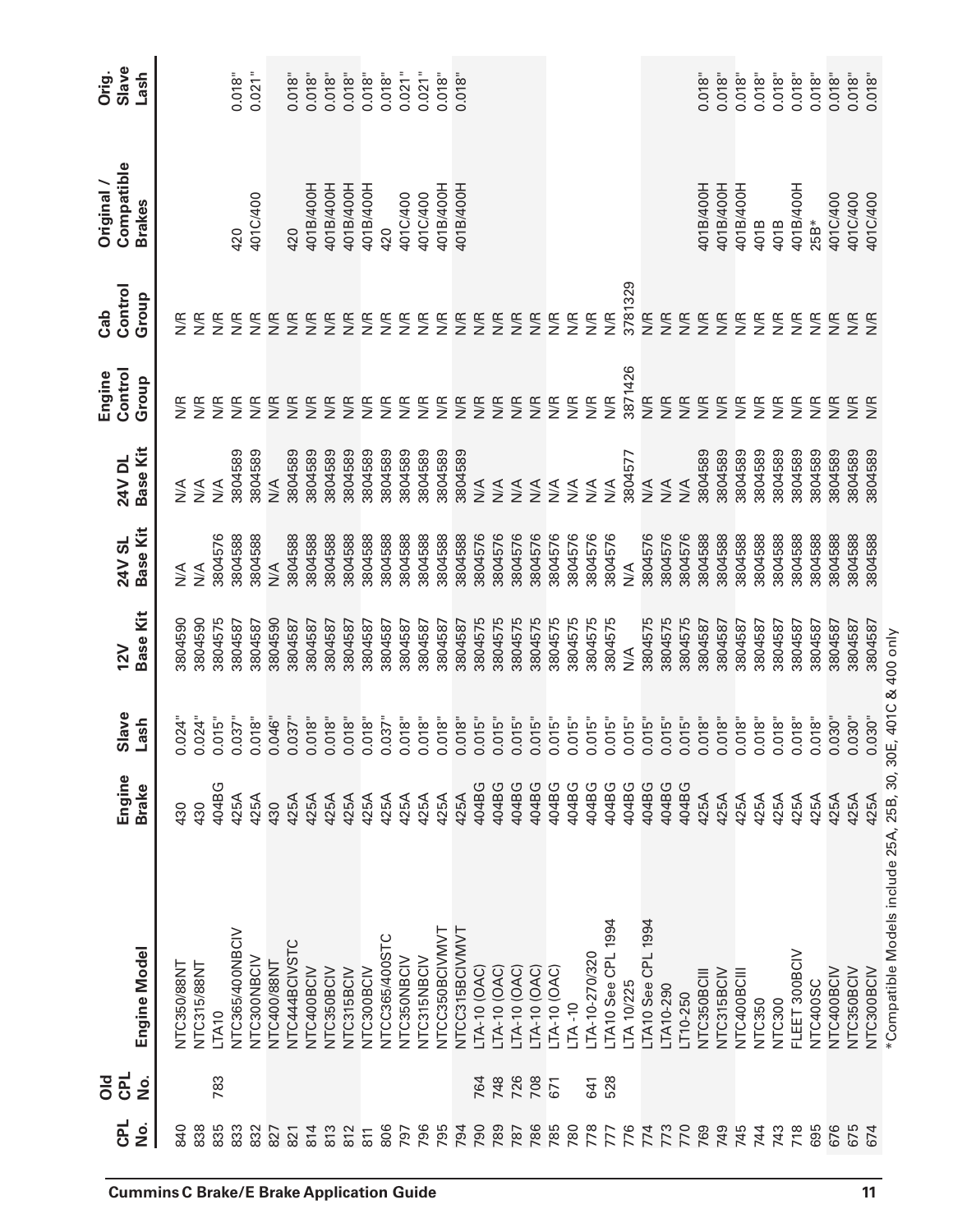| <b>CPL</b><br><b>DIO</b><br>군<br>CPL |                                                        | Engine       | Slave                                      | 12V      | <b>24V SL</b>   | <b>24V DL</b> | Control<br>Engine | Control<br>Cab | Compatible<br>Original / | Slave<br>Orig. |
|--------------------------------------|--------------------------------------------------------|--------------|--------------------------------------------|----------|-----------------|---------------|-------------------|----------------|--------------------------|----------------|
| $\frac{1}{2}$<br>.<br>2              | Engine Model                                           | <b>Brake</b> | <b>Lash</b>                                | Base Kit | <b>Base Kit</b> | Base Kit      | Group             | Group          | <b>Brakes</b>            | Lash           |
| 673                                  | FLEET 300BCIV                                          | 425A         | 018 <sup>m</sup><br>0                      | 3804587  | 3804588         | 3804589       | $\frac{1}{2}$     | $\frac{1}{2}$  | 401B/400H                | 0.018          |
| 669                                  | NTC350                                                 | 425A         | 030"<br>$\circ$                            | 3804587  | 3804588         | 3804589       | $\frac{1}{2}$     | $\frac{1}{2}$  | 401C/400                 | 0.018"         |
| 659                                  | NTAA-STC                                               | 425A         | 0.018                                      | ≸        | $\frac{4}{2}$   | 3804589       | 3871423           | 3042594        |                          |                |
| 652                                  | $TA$ 10                                                | 404BG        | 015"<br>$\circ$                            | 3804575  | 3804576         | $\frac{4}{2}$ | $\frac{1}{2}$     | $\frac{1}{2}$  |                          |                |
| 651                                  | <b>NTE400</b>                                          | 425A         | .018"<br>$\circ$                           | 3804587  | 3804588         | 3804589       | $\frac{1}{2}$     | $\frac{1}{2}$  | 401B/400H                | $0.018$ "      |
| 647                                  | <b>NTC320</b>                                          | 425A         | 018"<br>$\circ$                            | 3804587  | 3804588         | 3804589       | $\frac{1}{2}$     | $\frac{1}{2}$  | 401B/400H                | 0.018"         |
| 642                                  | NTC400BCIV                                             | 425A         | .030"<br>$\circ$                           | 3804587  | 3804588         | 3804589       | $\frac{R}{2}$     | $\frac{1}{2}$  | 401C/400                 | 0.018"         |
| 638                                  | LTA-10                                                 | 404BG        | .015<br>$\circ$                            | 3804575  | 3804576         | N/R           | $\frac{1}{2}$     | $\frac{1}{2}$  |                          |                |
| 637                                  | NTC350BCII                                             | 425A         | 0.030"                                     | 3804587  | 3804588         | 3804589       | $\frac{1}{2}$     | $\frac{1}{2}$  | 401C/400                 | $0.018$ "      |
| 636                                  | NTC300SC                                               | 425A         | $0.037$ "                                  | 3804587  | 3804588         | 3804589       | $\frac{R}{2}$     | $\frac{1}{2}$  | $25B*$                   | $0.018$ "      |
| 635                                  | NTC475BCIII                                            | 425A         | .018"<br>0                                 | 3804587  | 3804588         | 3804589       | $\frac{R}{2}$     | $\frac{1}{2}$  | 401B/400H                | 0.018"         |
| 634                                  | FLEET 300BCIII                                         | 425A         | 018<br>$\circ$                             | 3804587  | 3804588         | 3804589       | $\frac{1}{2}$     | N/R            | 401B/400H                | $0.018$ "      |
| 633                                  | NTC300BCIII                                            | 425A         | 018<br>$\circ$                             | 3804587  | 3804588         | 3804589       | $\frac{1}{2}$     | $\frac{1}{2}$  | 401B/400H                | $0.018$ "      |
| 632                                  | NTC350BCIII                                            | 425A         | 018 <sup>11</sup><br>$\circ$               | 3804587  | 3804588         | 3804589       | $\frac{1}{2}$     | $\frac{1}{2}$  | 401B/400H                | $0.018$ "      |
| 625                                  | NTC400BCIII                                            | 425A         | 018"<br>$\circ$                            | 3804587  | 3804588         | 3804589       | $\frac{1}{2}$     | N/R            | 401B/400H                | 0.018"         |
| 617                                  | NTCC240BCIIIMVT                                        | 425A         | 018<br>$\circ$                             | 3804587  | 3804588         | 3804589       | <b>N/R</b>        | $\frac{R}{2}$  | 401B/400H                | 0.018"         |
| 616                                  | NTCC300BCIIIMVT                                        | 425A         | 0.018"                                     | 3804587  | 3804588         | 3804589       | $\frac{1}{2}$     | <b>N/R</b>     | 401B/400H                | 0.018"         |
| 615                                  | NTCC350BCIIIMVT                                        | 425A         | 018<br>$\circ$                             | 3804587  | 3804588         | 3804589       | $\frac{1}{2}$     | N/R            | 401B/400H                | 0.018"         |
| 614                                  | NTCC400BCIIIMVT                                        | 425A         | .018"<br>$\circ$                           | 3804587  | 3804588         | 3804589       | $\frac{1}{2}$     | <b>N/R</b>     | 401B/400H                | 0.018"         |
| 612                                  | NTC270BCIII                                            | 425A         | 0.030"<br>$\circ$                          | 3804587  | 3804588         | 3804589       | $\frac{1}{2}$     | <b>NR</b>      | 401C/400                 | 0.018"         |
| 611                                  | NTC350                                                 | 425A         | 0.030"                                     | 3804587  | 3804588         | 3804589       | $\frac{1}{2}$     | <b>N/R</b>     | 401C/400                 | 0.018"         |
| 606                                  | FLEET 300BCIII                                         | 425A         | 030"<br>$\circ$                            | 3804587  | 3804588         | 3804589       | $\frac{1}{2}$     | $\frac{1}{2}$  | 401C/400                 | $0.018$ "      |
| 588                                  | NTC400BCIII                                            | 425A         | $-237"$<br>$\circ$                         | 3804587  | 3804588         | 3804589       | $\frac{1}{2}$     | $\frac{R}{2}$  | 401C/400                 | $0.018$ "      |
| 586                                  | NTC475BCIII                                            | 425A         | 0.018"                                     | 3804587  | 3804588         | 3804589       | $\frac{1}{2}$     | $\frac{R}{2}$  | 401B/400H                | 0.018"         |
| 585                                  | NTC3OOBCIII                                            | 425A         | 030"<br>$\circ$                            | 3804587  | 3804588         | 3804589       | $\frac{1}{2}$     | $\frac{1}{2}$  | 401C/400                 | $0.018$ "      |
| 581                                  | FLEET 270BCII                                          | 425A         | 030"<br>$\circ$                            | 3804587  | 3804588         | 3804589       | <b>SP</b>         | <b>NR</b>      | 401C/400                 | 0.018"         |
| 579                                  | NTC270BCIII                                            | 425A         | .030"<br>$\circ$                           | 3804587  | 3804588         | 3804589       | <b>N/R</b>        | $\frac{1}{2}$  | 401C/400                 | $0.018$ "      |
| 578                                  | NTE290BCIII                                            | 425A         | .018"<br>$\circ$                           | 3804587  | 3804588         | 3804589       | $\frac{R}{2}$     | $\frac{R}{2}$  | 401 B/400H               | 0.018"         |
| 572                                  | NTC350SC                                               | 425A         | 0.037"                                     | 3804587  | 3804588         | 3804589       | $\frac{1}{2}$     | $\frac{R}{2}$  | $25B*$                   | 0.018"         |
| 558                                  | NTCC-240BCIII                                          | 425A         | .037"<br>$\circ$                           | 3804587  | 3804588         | 3804589       | $\overline{M}$    | $\frac{R}{2}$  | $25B*$                   | 0.018"         |
| 547                                  | <b>PT270SC</b>                                         | 425A         | .037"<br>$\circ$                           | 3804587  | 3804588         | 3804589       | $\frac{1}{2}$     | $\frac{1}{2}$  | $25B*$                   | 0.018"         |
| 543                                  | NTC350BCII                                             | 425A         | 0.030"                                     | 3804587  | 3804588         | 3804589       | $\frac{1}{2}$     | $\frac{1}{2}$  | 401C/400                 | $0.018$ "      |
| 536                                  | NTC300BCI                                              | 425A         | 030"<br>$\circ$                            | 3804587  | 3804588         | 3804589       | $\frac{1}{2}$     | $\frac{1}{2}$  | 401C/400                 | 0.018"         |
| 531                                  | NTC400BCIII                                            | 425A         | .018"<br>$\circ$                           | 3804587  | 3804588         | 3804589       | $\frac{1}{2}$     | $\frac{1}{2}$  | 401B/400H                | $0.018$ "      |
| 530                                  | NTC350BCIII                                            | 425A         | 0.030"                                     | 3804587  | 3804588         | 3804589       | $\frac{1}{2}$     | $\frac{1}{2}$  | 401C/400                 | 0.018"         |
| 529                                  | NTC300BCIII                                            | 425A         | .030"<br>$\circ$                           | 3804587  | 3804588         | 3804589       | $\frac{1}{2}$     | $\frac{1}{2}$  | 401C/400                 | $0.018$ "      |
| 518                                  | NTC475BCII                                             | 425A         | "018"<br>$\circ$                           | 3804587  | 3804588         | 3804589       | $\frac{1}{2}$     | $\frac{1}{2}$  | 401B/400H                | $0.018$ "      |
| 516                                  | NTC350BCII                                             | 425A         | 0.030"                                     | 3804587  | 3804588         | 3804589       | $\frac{1}{2}$     | <b>N/R</b>     | 401C/400                 | 0.018"         |
| 510                                  | *Compatible Models include 25A, 25B, 30,<br>NTC400BCII | 425A         | 30E, 401 C & 400 only<br>1.030"<br>$\circ$ | 3804587  | 3804588         | 3804589       | $\frac{1}{2}$     | $\frac{1}{2}$  | 401C/400                 | 0.018"         |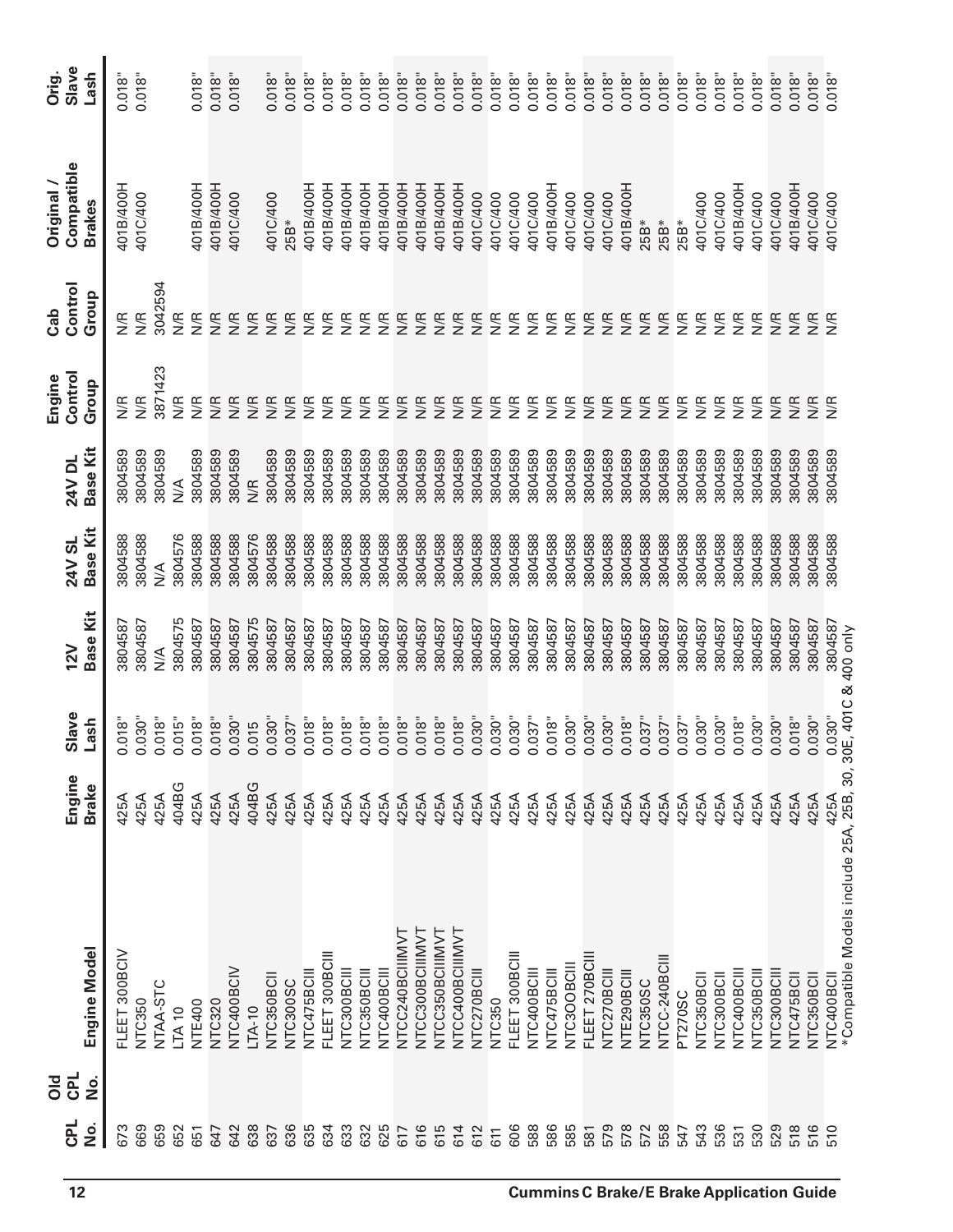| <b>OPL</b><br>$\overline{O}$<br><b>DE</b> |                                                               | Engine       | Slave     | 12V             | <b>24V SL</b> | <b>24V DL</b> | Control<br>Engine | Control<br>Cab | Compatible<br>Original /             | Slave<br>Orig. |
|-------------------------------------------|---------------------------------------------------------------|--------------|-----------|-----------------|---------------|---------------|-------------------|----------------|--------------------------------------|----------------|
| o<br>No<br>.<br>2                         | Engine Model                                                  | <b>Brake</b> | Lash      | <b>Base Kit</b> | Base Kit      | Base Kit      | Group             | Group          | <b>Brakes</b>                        | Lash           |
| 509                                       | NTC350BCII                                                    | 425A         | 0.030"    | 3804587         | 3804588       | 3804589       | $\frac{1}{2}$     | $\frac{1}{2}$  | 401C/400                             | $0.018$ "      |
| 506                                       | FLEET 270BCII                                                 | 425A         | 0.030"    | 3804587         | 3804588       | 3804589       | N/R               | <b>NR</b>      | 401C/400                             | $0.018$ "      |
| 500                                       | NTE 370 or 400 F/T                                            | 425A         | $0.018$ " | $\frac{4}{2}$   | $\frac{4}{2}$ | 3804589       | 3871423           | 3042594        |                                      |                |
| 499                                       | NT855-C250                                                    | 425A         | 0.030"    | 3804587         | 3804588       | 3804589       | $\frac{1}{2}$     | $\frac{1}{2}$  |                                      |                |
| 498                                       | PT240BCIII(EXT)                                               | 425A         | 0.030"    | 3804587         | 3804588       | 3804589       | N/R               | $\frac{1}{2}$  | $25B*$                               | 0.018"         |
| 497                                       | VTC240BCIII(EXT)                                              | 425A         | 0.030"    | 3804587         | 3804588       | 3804589       | N/R               | <b>NR</b>      | $25B*$                               | 0.018"         |
| 492                                       | NTC270BCII                                                    | 425A         | 0.030"    | 3804587         | 3804588       | 3804589       | $\frac{1}{2}$     | $\frac{1}{2}$  | 401C/400                             | 0.018"         |
| 491                                       | PT270BCII                                                     | 425A         | 0.030"    | 3804587         | 3804588       | 3804589       | $\frac{1}{2}$     | $\frac{1}{2}$  | 401C/400                             | 0.018"         |
| 488                                       | NTC230SC                                                      | 425A         | $0.037$ " | 3804587         | 3804588       | 3804589       | N/R               | $\frac{1}{2}$  | $25B*$                               | 0.018"         |
| 485                                       | NTC300BCI                                                     | 425A         | 0.030"    | 3804587         | 3804588       | 3804589       | $\frac{1}{2}$     | <b>N/R</b>     | 401C/400                             | 0.018"         |
| 483                                       | NTC350BCII                                                    | 425A         | 0.030"    | 3804587         | 3804588       | 3804589       | $\frac{1}{2}$     | $\frac{1}{2}$  | 401C/400                             | 0.018"         |
| 482                                       | NTC350BCII                                                    | 425A         | 0.030"    | 3804587         | 3804588       | 3804589       | $\frac{1}{2}$     | $\frac{1}{2}$  | 401C/400                             | $0.018$ "      |
| 481                                       | NTC400BCII                                                    | 425A         | 0.030"    | 3804587         | 3804588       | 3804589       | $\frac{1}{2}$     | $\frac{R}{2}$  | 401C/400                             | $0.018$ "      |
| 473                                       | NTC290BCII                                                    | 425A         | 0.030"    | 3804587         | 3804588       | 3804589       | $\frac{1}{2}$     | $\frac{1}{2}$  | 401C/400                             | 0.018"         |
| 471                                       | NTC300BCII                                                    | 425A         | 0.030"    | 3804587         | 3804588       | 3804589       | $\frac{1}{2}$     | $\frac{1}{2}$  | 401C/400                             | $0.018$ "      |
| 459                                       | NTCC300BCIIMVT                                                | 425A         | 0.018"    | 3804587         | 3804588       | 3804589       | N/R               | <b>N/R</b>     | 401C/400                             | 0.018"         |
| 458                                       | NTCC350BCIIMVT                                                | 425A         | 0.018"    | 3804587         | 3804588       | 3804589       | $\sum$            | <b>N/R</b>     | 401C/400                             | 0.018"         |
| 457                                       | NTCC400BCIIMV                                                 | 425A         | 0.018"    | 3804587         | 3804588       | 3804589       | $\frac{1}{2}$     | <b>NR</b>      | 401C/400                             | 0.018"         |
| 456                                       | NTCC300BCIIMVT                                                | 425A         | 0.018"    | 3804587         | 3804588       | 3804589       | <b>N/R</b>        | $\frac{1}{2}$  | 401C/400                             | 0.018"         |
| 455                                       | NTCC350BCIIMVT                                                | 425A         | 0.018"    | 3804587         | 3804588       | 3804589       | $\sum$            | $\frac{R}{2}$  | 401C/400                             | 0.018"         |
| 454                                       | NTCC400BCIIMVT                                                | 425A         | $0.018$ " | 3804587         | 3804588       | 3804589       | N/R               | N/R            | 401C/400                             | 0.018"         |
| 450                                       | NTC350BCII                                                    | 425A         | 0.030"    | 3804587         | 3804588       | 3804589       | $\frac{1}{2}$     | $\frac{1}{2}$  | 30E*/400                             | 0.018"         |
| 449                                       | NTC400BCII                                                    | 425A         | $0.037$ " | 3804587         | 3804588       | 3804589       | $\frac{1}{2}$     | $\frac{1}{2}$  | 30E*/400                             | $0.018$ "      |
| 437                                       | <b>NT240SC</b>                                                | 425A         | $0.018$ " | 3804587         | 3804588       | 3804589       | N/R               | N/R            | HOOP/B LOB                           | $0.018$ "      |
| 435                                       | NTE 370 or 400 F/T                                            | 425A         | $0.018$ " | $\frac{4}{2}$   | $\frac{4}{2}$ | 3804589       | 3871423           | 3042594        |                                      |                |
| 433                                       | NTC300BCII                                                    | 425A         | 0.030"    | 3804587         | 3804588       | 3804589       | $\frac{1}{2}$     | $\frac{R}{2}$  | 30E*/400                             | 0.018"         |
| 424                                       | <b>SL07</b>                                                   | <b>A004</b>  | 0.090"    | 4089626         | $\leq$        | $\frac{1}{2}$ | $\frac{4}{2}$     |                | See p.16 for Application Information |                |
| 419                                       | NTE 350 F/T                                                   | 425A         | 0.018"    | $\frac{4}{2}$   | $\frac{4}{2}$ | 3804589       | 3871423           | 3042594        |                                      |                |
| 414                                       | NTC300BCII                                                    | 425A         | 0.030"    | 3804587         | 3804588       | 3804589       | $\frac{1}{2}$     | N/R            | 30E*/400                             | 0.018"         |
| 408                                       | NTCC230SC                                                     | 425A         | $0.037$ " | 3804587         | 3804588       | 3804589       | $\frac{1}{2}$     | $\frac{1}{2}$  | $25B*$                               | $0.018$ "      |
| 407                                       | NTC230SC                                                      | 425A         | $0.037$ " | 3804587         | 3804588       | 3804589       | $\frac{1}{2}$     | $\frac{1}{2}$  | $25B*$                               | $0.018$ "      |
| 402                                       | NTC290BCII                                                    | 425A         | 0.030"    | 3804587         | 3804588       | 3804589       | $\frac{1}{2}$     | $\frac{1}{2}$  | 30E*                                 | $0.018$ "      |
| 393                                       | NTC400BCI                                                     | 425A         | 0.037"    | 3804587         | 3804588       | 3804589       | $\frac{1}{2}$     | $\frac{1}{2}$  | $30*$                                | $0.018$ "      |
| 392                                       | NTE350BCII                                                    | 425A         | $0.018$ " | 3804587         | 3804588       | 3804589       | $\frac{1}{2}$     | $\frac{1}{2}$  | 401B/400H                            | 0.018"         |
| 391                                       | NTE370BCII                                                    | 425A         | $0.018$ " | 3804587         | 3804588       | 3804589       | $\frac{1}{2}$     | $\frac{1}{2}$  | 401B/400H                            | $0.018$ "      |
| 384                                       | NTC350SC                                                      | 425A         | $0.037$ " | 3804587         | 3804588       | 3804589       | $\frac{1}{2}$     | $\frac{1}{2}$  | $25B*$                               | 0.018"         |
| 380                                       | NTCC290BCI                                                    | 425A         | 0.030"    | 3804587         | 3804588       | 3804589       | $\frac{1}{2}$     | $\frac{1}{2}$  | $30*$                                | 0.018"         |
|                                           | *Compatible Models include 25A, 25B, 30, 30E, 401C & 400 only |              |           |                 |               |               |                   |                |                                      |                |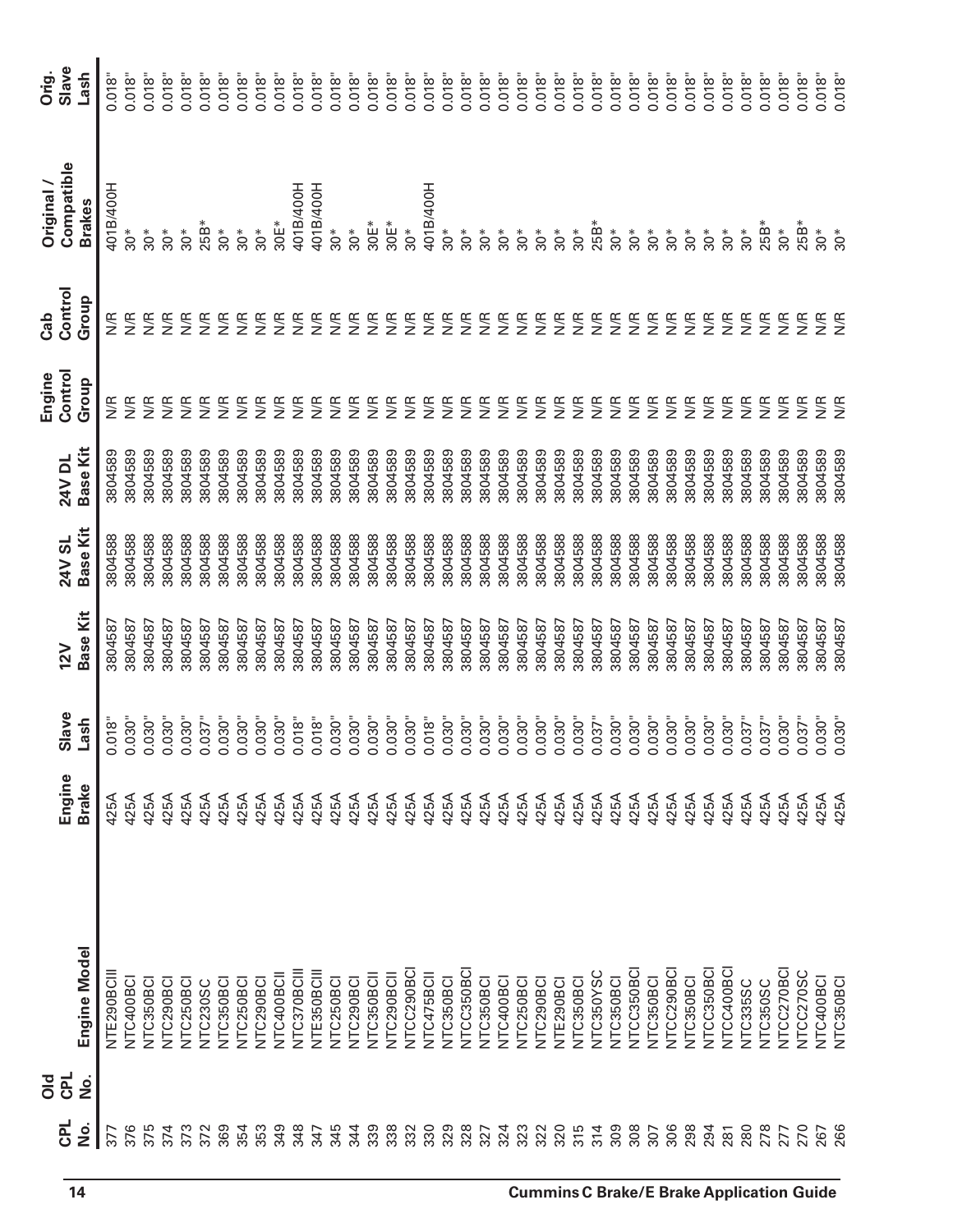|                                                  |                          | <b>DIO</b>    |                  |                        |                      |                 |                    |                    | Engine           | Cab              | Original /                  | Orig.         |
|--------------------------------------------------|--------------------------|---------------|------------------|------------------------|----------------------|-----------------|--------------------|--------------------|------------------|------------------|-----------------------------|---------------|
| <b>Cummins C Brake/E Brake Application Guide</b> | <b>PL</b><br><u>ş</u>    | 리<br>CPL<br>ġ | Engine Model     | Engine<br><b>Brake</b> | Slave<br><b>Lash</b> | Base Kit<br>12V | Base Kit<br>24V SL | Base Kit<br>24V DL | Control<br>Group | Control<br>Group | Compatible<br><b>Brakes</b> | Slave<br>Lash |
|                                                  | 254                      |               | NTC350BCI        | 425A                   | 0.030"               | 3804587         | 3804588            | 3804589            | $\frac{1}{2}$    | Ş                | $30*$                       | 0.018         |
|                                                  | 250                      |               | NTCC350BC        | 425A                   | 0.030"               | 3804587         | 3804588            | 3804589            | $\frac{1}{2}$    |                  | $30*$                       | $0.018$ "     |
|                                                  | 249                      |               | NTCC290BC        | 425A                   | 0.030"               | 3804587         | 3804588            | 3804589            | $\frac{1}{2}$    | $\frac{1}{2}$    | $30*$                       | $0.018$ "     |
|                                                  | 248                      |               | VTC350SC         | 425A                   | $-0.037$             | 3804587         | 3804588            | 3804589            | $\frac{1}{2}$    | Ş                | $25B*$                      | $0.018$ "     |
|                                                  | 233                      |               | NTC290BCI        | 425A                   | 030"                 | 3804587         | 3804588            | 3804589            | $\frac{1}{2}$    | $\frac{1}{2}$    | $30*$                       | $0.018$ "     |
|                                                  | 230                      |               | NTCE240BC        | 425A                   | 1,030"               | 3804587         | 3804588            | 3804589            | $\frac{1}{2}$    | ₩                | $30*$                       | $0.018$ "     |
|                                                  | 227                      |               | <b>NTC290BCI</b> | 425A                   | 0.030"               | 3804587         | 3804588            | 3804589            | $\frac{1}{2}$    | $\frac{1}{2}$    | $30*$                       | 0.018         |
|                                                  | 222                      |               | NTC250BCI        | 425A                   | 1.030"               | 3804587         | 3804588            | 3804589            | $\frac{1}{2}$    | $\frac{1}{2}$    | $30*$                       | 0.018"        |
|                                                  | 221                      |               | NTC250SC         | 425A                   | $0.037$ "            | 3804587         | 3804588            | 3804589            | $\frac{1}{2}$    | $\frac{1}{2}$    | $25B*$                      | $0.018$ "     |
|                                                  | 220                      |               | NTC230           | 425A                   | $0.037$ "            | 3804587         | 3804588            | 3804589            | $\frac{1}{2}$    | $\frac{1}{2}$    | $25B*$                      | 0.018"        |
|                                                  | 217                      |               | <b>VTC290</b>    | 425A                   | $-0.037$             | 3804587         | 3804588            | 3804589            | $\frac{1}{2}$    | $\frac{1}{2}$    | $25B*$                      | 0.018         |
|                                                  | 215                      |               | NTCE290          | 425A                   | $-0.037$             | 3804587         | 3804588            | 3804589            | $\frac{R}{2}$    | N/R              | $25B*$                      | $0.018$ "     |
|                                                  | 207                      |               | PT270            | 425A                   | $-0.037$             | 3804587         | 3804588            | 3804589            | $\frac{1}{2}$    | $\frac{1}{2}$    | $25B*$                      | 0.018"        |
|                                                  | 205                      |               | <b>NTA400</b>    | 425A                   | $-0.037$             | 3804587         | 3804588            | 3804589            | $\frac{1}{2}$    | $\frac{1}{2}$    | $25B*$                      | $0.018$ "     |
|                                                  | 204                      |               | NTCC350          | 425A                   | $-0.037$             | 3804587         | 3804588            | 3804589            | $\frac{1}{2}$    | $\frac{R}{2}$    | $25B*$                      | 0.018"        |
|                                                  | 199                      |               | NTC290           | 425A                   | $0.037$ "            | 3804587         | 3804588            | 3804589            | $\frac{1}{2}$    | $\frac{1}{2}$    | $25B*$                      | $0.018$ "     |
|                                                  | 198                      |               | NTC335           | 425A                   | $0.037$ "            | 3804587         | 3804588            | 3804589            | $\frac{1}{2}$    | $\frac{1}{2}$    | $25B*$                      | $0.018$ "     |
|                                                  | 197                      |               | <b>VTC335</b>    | 425A                   | $-0.037$             | 3804587         | 3804588            | 3804589            | $\frac{1}{2}$    | $\frac{1}{2}$    | $25B*$                      | 0.018"        |
|                                                  | 196                      |               | NTC350           | 425A                   | $-250.1$             | 3804587         | 3804588            | 3804589            | <b>N/R</b>       | N/R              | $25B*$                      | $0.018$ "     |
|                                                  | 194                      |               | <b>VTC290</b>    | 425A                   | $-0.037$             | 3804587         | 3804588            | 3804589            | $\frac{1}{2}$    | $\frac{1}{2}$    | $25B*$                      | 0.018"        |
|                                                  | 190                      |               | <b>NTCC335</b>   | 425A                   | $-0.037$             | 3804587         | 3804588            | 3804589            | $\frac{1}{2}$    | $\frac{1}{2}$    | $25B*$                      | $0.018$ "     |
|                                                  | 189                      |               | NTC250           | 425A                   | 0.037                | 3804587         | 3804588            | 3804589            | $\frac{1}{2}$    | $\frac{R}{2}$    | $25B*$                      | $0.018$ "     |
|                                                  | 188                      |               | NTC230           | 425A                   | $0.037$ "            | 3804587         | 3804588            | 3804589            | $\frac{1}{2}$    | $\frac{1}{2}$    | $25B*$                      | 0.018"        |
|                                                  | 187                      |               | <b>VTC290</b>    | 425A                   | $0.037$ "            | 3804587         | 3804588            | 3804589            | $\frac{1}{2}$    | $\frac{1}{2}$    | $25B*$                      | $0.018$ "     |
|                                                  | 182                      |               | <b>VTC335</b>    | 425A                   | $-0.037$             | 3804587         | 3804588            | 3804589            | $\frac{1}{2}$    | $\frac{1}{2}$    | $25B*$                      | 0.018"        |
|                                                  | 181                      |               | PT270            | 425A                   | $-0.037$             | 3804587         | 3804588            | 3804589            | $\frac{1}{2}$    | $\frac{1}{2}$    | $25B*$                      | 0.018"        |
|                                                  | 178                      |               | <b>VTC230</b>    | 425A                   | $-0.037$             | 3804587         | 3804588            | 3804589            | $\frac{1}{2}$    | $\frac{1}{2}$    | $25B*$                      | $0.018$ "     |
|                                                  | 176                      |               | <b>VTC250</b>    | 425A                   | $.037$ "             | 3804587         | 3804588            | 3804589            | $\frac{1}{2}$    | $\frac{1}{2}$    | $25B*$                      | 0.018"        |
|                                                  | 175                      |               | PT270            | 425A                   | $0.037$ "            | 3804587         | 3804588            | 3804589            | $\frac{1}{2}$    | $\frac{1}{2}$    | $25B*$                      | 0.018"        |
|                                                  | 160                      |               | <b>VTC350</b>    | 425A                   | $0.037$ "            | 3804587         | 3804588            | 3804589            | $\frac{1}{2}$    | $\frac{1}{2}$    | $25B*$                      | 0.018"        |
|                                                  | 154                      |               | <b>VTC350</b>    | 425A                   | $0.037$ "            | 3804587         | 3804588            | 3804589            | $\frac{1}{2}$    | $\frac{1}{2}$    | $25B*$                      | 0.018"        |
|                                                  | 147                      |               | <b>VTC350</b>    | 425A                   | $.037$ "             | 3804587         | 3804588            | 3804589            | $\frac{1}{2}$    | $\frac{1}{2}$    | $25B*$                      | 0.018"        |
|                                                  | 135                      |               | <b>NTA400</b>    | 425A                   | $.037$ "             | 3804587         | 3804588            | 3804589            | $\frac{1}{2}$    | $\frac{1}{2}$    | $25B*$                      | 0.018"        |
|                                                  | 132                      |               | <b>VTC335</b>    | 425A                   | $-0.037$             | 3804587         | 3804588            | 3804589            | $\frac{1}{2}$    | S                | $25B*$                      | 0.018"        |
|                                                  | $\overline{11}$          |               | <b>NHCT270</b>   | 425A                   | $-0.037$             | 3804587         | 3804588            | 3804589            | $\frac{1}{2}$    | $\frac{1}{2}$    | $25B*$                      | 0.018"        |
|                                                  | 115                      |               | NTC927           | 425A                   | $-0.037$             | 3804587         | 3804588            | 3804589            | $\frac{1}{2}$    | $\frac{1}{2}$    | $25B*$                      | $0.018$ "     |
|                                                  | 13                       |               | <b>NTC270</b>    | 425A                   | $-0.037$             | 3804587         | 3804588            | 3804589            | $\frac{R}{2}$    | $\frac{1}{2}$    | $25B*$                      | 0.018"        |
|                                                  | 107                      |               | <b>NTA400</b>    | 425A                   | $0.037$ "            | 3804587         | 3804588            | 3804589            | $\frac{1}{2}$    | $\frac{1}{2}$    |                             |               |
| 15                                               | $\overline{5}$           |               | <b>VTC290</b>    | 425A                   | $-0.037$             | 3804587         | 3804588            | 3804589            | $\frac{1}{2}$    | $\frac{1}{2}$    | $25B*$                      | 0.018         |
|                                                  | $\overline{\phantom{0}}$ |               | NHTC270          | 425A                   | $0.037$ "            | 3804587         | 3804588            | 3804589            | $\frac{1}{2}$    | $\frac{1}{2}$    | 25B*                        | $0.018$ "     |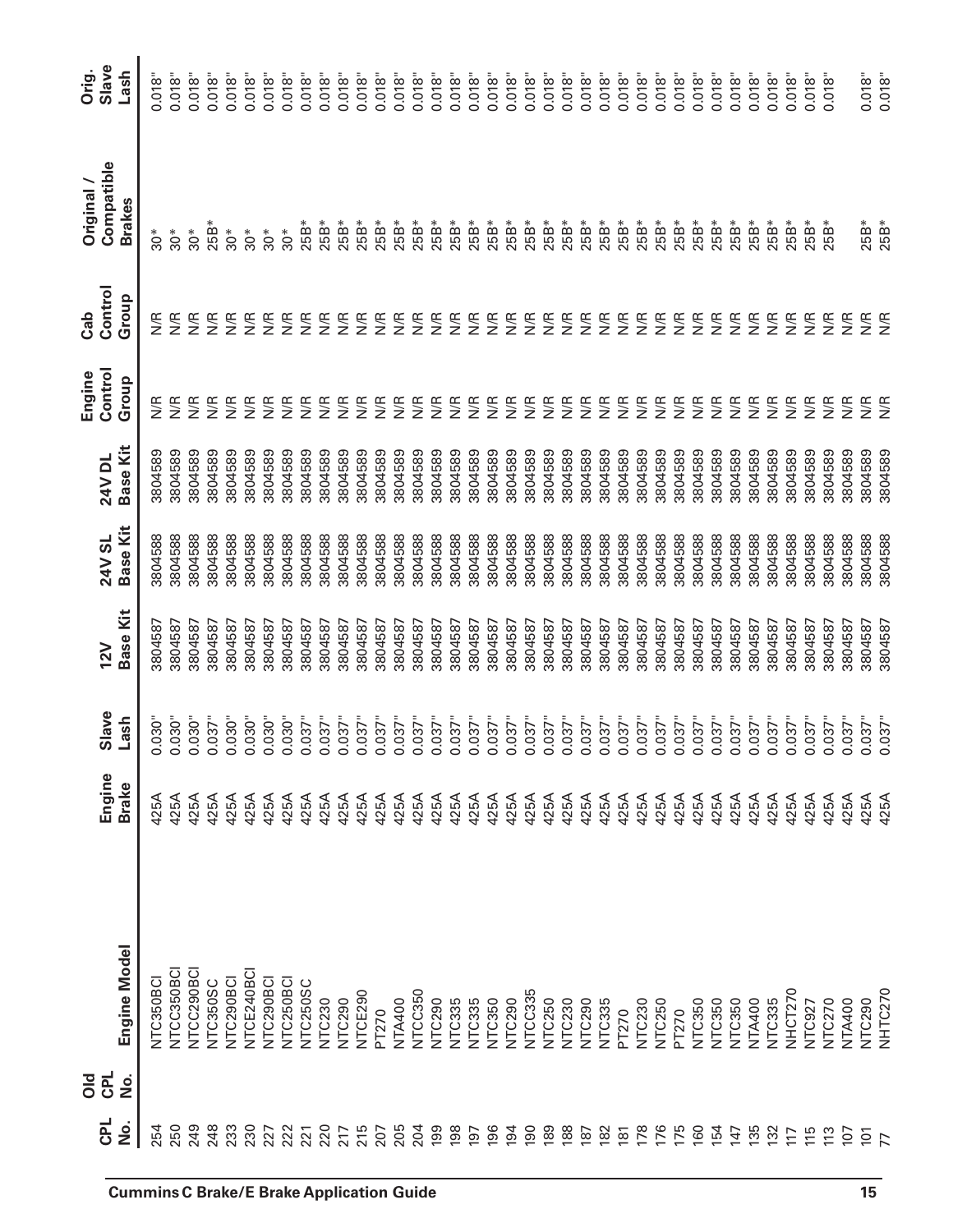|           | <b>DIO</b> |                                               |                                       |             |          |                                                                            |                                          | Engine           | Cab           |                          |                        |
|-----------|------------|-----------------------------------------------|---------------------------------------|-------------|----------|----------------------------------------------------------------------------|------------------------------------------|------------------|---------------|--------------------------|------------------------|
|           | CPL<br>No. |                                               |                                       | Slave       |          | <b>1S Abz</b>                                                              |                                          |                  | Control       | Original /<br>Compatible | Orig.<br>Slave<br>Lash |
| ដូំ ខ្ញុំ |            | Engine Model                                  | Engine<br>Brake                       | <b>Lash</b> | Base Kir | <b>Nase Kit</b>                                                            | 24V DL<br>Base Kit                       | Control<br>Group | Group         | <b>Brakes</b>            |                        |
|           |            | <b>ITC335</b>                                 | 425A                                  | $0.037$ "   | 804587   | 8804588                                                                    | 8804589                                  | LR<br>S          |               | $25B*$                   |                        |
| Š         |            |                                               |                                       | $0.037$ "   | 3804587  |                                                                            |                                          | \€               |               | $25B*$                   |                        |
|           |            | NH230<br>NTA420<br>NTA370<br>NTC350<br>NTC335 | 4 4 4 4 4<br>4 4 4 4 4 4<br>4 4 4 4 4 | $0.037$ "   | 3804587  | $\begin{array}{c} 3804588 \\ 3804588 \\ 3804588 \\ 3804588 \\ \end{array}$ | 3804589<br>3804589<br>3804589<br>3804589 | SR)              |               | $25B*$                   |                        |
|           |            |                                               |                                       | $0.037$ "   | 3804587  |                                                                            |                                          | Ś                |               |                          |                        |
|           |            |                                               |                                       | 0.037"      | 3804587  |                                                                            |                                          | <b>NR</b>        | $\frac{1}{2}$ | $25B*$<br>$25B*$         |                        |
|           |            |                                               |                                       | 0.037       | 3804587  | 8804588                                                                    | 3804589                                  | $\frac{1}{2}$    | $\frac{1}{2}$ | $25B*$                   |                        |
|           |            |                                               |                                       |             |          |                                                                            |                                          |                  |               |                          |                        |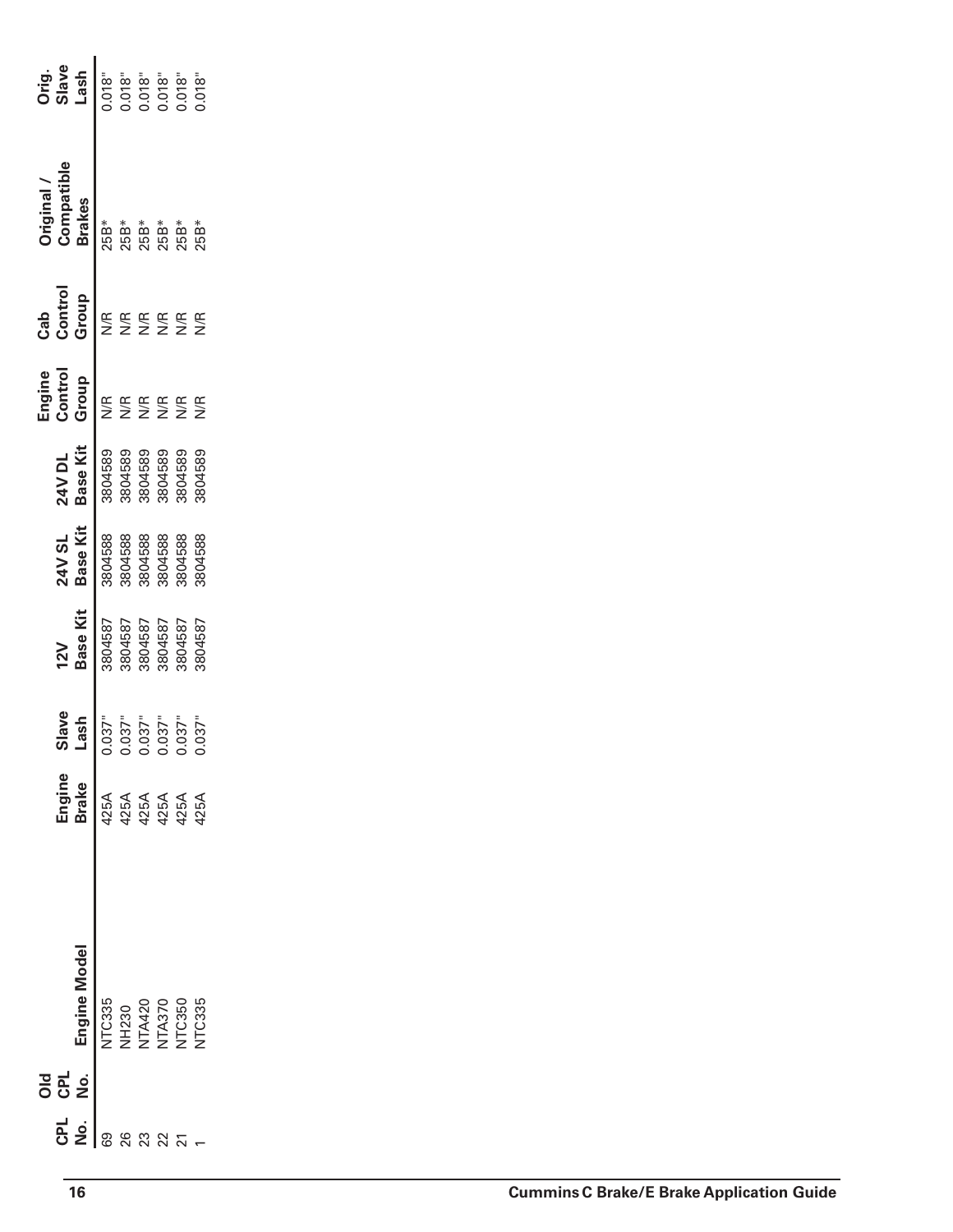| Engine Brake  |                   |                 |                                                                                                                                                                                                                                                                     |
|---------------|-------------------|-----------------|---------------------------------------------------------------------------------------------------------------------------------------------------------------------------------------------------------------------------------------------------------------------|
| Engine Model  | <b>Model</b> Year | Base kit        | <b>Notes</b>                                                                                                                                                                                                                                                        |
| $\frac{1}{2}$ | 1998 to 2002      | 4089653         | 2. Kit 4030234 needed for turbos 3597581,3597586, 3597600; Kit 4030233 needed for turbos 3597576,<br>3. For 24V application, order two(2) of p/n 4089625<br>3597584; No Kit Required for Turbo 3597099<br>1. Not to be used with a Exhaust Brake                    |
| ISL03         | 2003 to 2006      | 4089626         | 2. Replace Valve Cover 3967770 with 3967777, 3967763 with 3967773, or 3967766 with 3967776<br>1. Not to be used with Exhaust Brake                                                                                                                                  |
| ISL07         | 2007              | 4089626         | 2. Replace Valve Cover 3967770 with 3967777, 3967763 with 3967773, or 3967766 with 3967776<br>1. Not to be used with Exhaust Brake                                                                                                                                  |
|               |                   |                 |                                                                                                                                                                                                                                                                     |
| Engine Brake  |                   |                 |                                                                                                                                                                                                                                                                     |
| Engine Model  | <b>Model</b> Year | <b>Base kit</b> | <b>Notes</b>                                                                                                                                                                                                                                                        |
| ISC07         | 2007              | 4089626         | 3. Replace Valve Cover 3967770 with 3967777, 3967763 with 3967773, or 3967766 with 3967776<br>1. Only for use with ISC07 engine, cannot be used with ISC models prior to 2007<br>3597584; No Kit Required for Turbo 3597099<br>2. Not to be used with Exhaust Brake |

## **ISL Applications ISL Applications**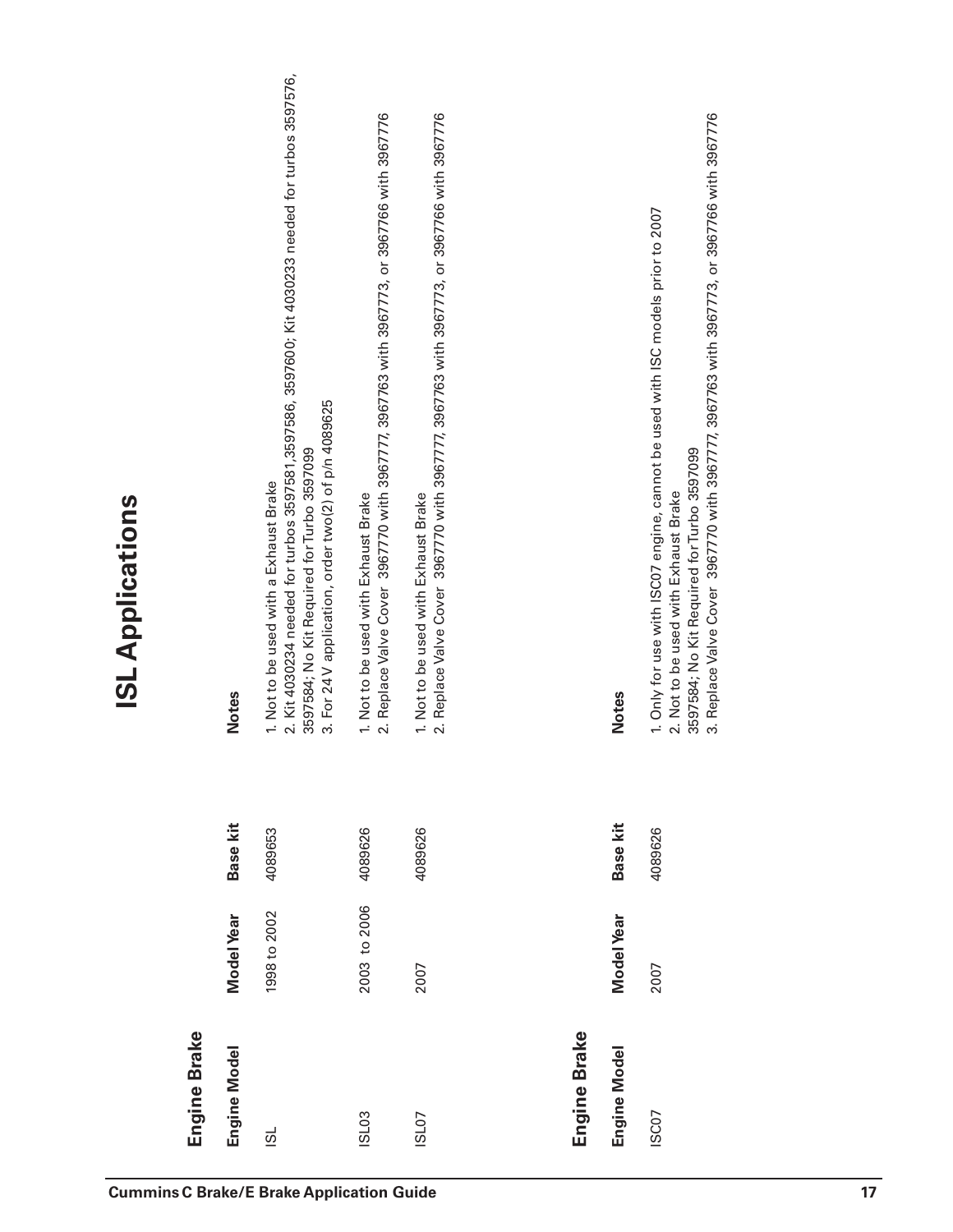## **Medium Duty Applications Medium Duty Applications**

# **E** Brake for Manual Transmission Dodge Ram Trucks **Brake for ManualTransmission Dodge RamTrucks**

| Engine Model       | <b>Vlodel Year</b>       |         |            | Base kit Mopar P/N Header Group                                               |
|--------------------|--------------------------|---------|------------|-------------------------------------------------------------------------------|
| 35.9 Mechanical    | 989 - 1998               | 3804848 |            | 8804854 (for '89 - '93 vehicles ONLY; not required for 94 and later vehicles) |
| ISB 5.9 Electronic | 1998.5 - 2002            | 3800792 | 82205577   |                                                                               |
| ISB 5.9 Electronic | 2003 - 2004              | 4089427 |            |                                                                               |
| ISB 5.9 Electronic | 2004.5 - Current 4089598 |         | 82208835AB |                                                                               |

# **E** Brake for Cummins Engine Applications (not including Dodge Ram Truck) **Brake for Cummins Engine Applications (not including Dodge RamTruck)**

- For all Cummins Engine applications, first determine the base kit by engine/turbo type, then order the appropriate pneumatic group. If the vehicle has an on-board • For all Cummins Engine applications, first determine the base kit by engine/turbo type, then order the appropriate pneumatic group. If the vehicle has an on-board air supply, order the standard pneumatic group. If the vehicle does not have an on-board air supply (i.e. has hydraulic brakes), then order the pneumatic group air supply, order the standard pneumatic group. If the vehicle does not have an on-board air supply (i.e. has hydraulic brakes), then order the pneumatic group with auxiliary air supply. with auxiliary air supply.
- $\bullet$  For Turbo-mount applications, you must first determine the turbo outlet type. Locate the part number cast into the turbo outlet and find the number in the chart • For Turbo-mount applications, you must first determine the turbo outlet type. Locate the part number cast into the turbo outlet and find the number in the chart below under "Turbo Outlet". Then choose the corresponding base kit and pneumatic group. below under "Turbo Outlet". Then choose the corresponding base kit and pneumatic group.

| Engine Model                                                                                 | Configuration          | Turbo outlet                     | Base kit | Pneumatic<br>Group                                            | Group with Air Supply<br>Pneumatic |
|----------------------------------------------------------------------------------------------|------------------------|----------------------------------|----------|---------------------------------------------------------------|------------------------------------|
| <b>B5.9 Mechanical</b>                                                                       | In Pipe                |                                  | 3802671  | 3803910                                                       | 3802673                            |
| C8.3 Mechanical                                                                              | In Pipe                |                                  | 3802672  | 3803910                                                       | 3802673                            |
| ISB 5.9 Electronic                                                                           | Half Marmon            | N/A<br>N/A<br>3527759<br>3538180 | 3800442  | 3806238                                                       | 3806237                            |
| <b>ISB 5.9 Electronic</b>                                                                    | Full Marmon            |                                  | 3800443  | 3806238                                                       | 3806237                            |
| ISB 5.9 Electronic                                                                           | In Pipe                | N/A                              | 3800441  | 3806238                                                       | 3806237                            |
| ISC 8.3 Electronic                                                                           | Half Marmon            | 3537979                          | 3800414  | 3806238                                                       | 3806237                            |
| ISC 8.3 Electronic                                                                           | Full Marmon            | 3539060                          | 3800415  | 3806238                                                       | 3806237                            |
| <b>ISC 8.3 Electronic</b>                                                                    |                        | $\frac{8}{2}$                    | 3800372  | 3806238                                                       | 3806237                            |
|                                                                                              | In Pipe<br>Full Marmon |                                  | 1089591  | 3806238                                                       | 3806237                            |
|                                                                                              | In-Pipe                |                                  | 4089593  | 3806238                                                       | 3806237                            |
| ISB02 5.9 Electronic<br>ISB02 5.9 Electronic<br>ISC03 8.3 Electronic<br>ISC03 8.3 Electronic | Full Marmon            |                                  | 4089624  | 3806238                                                       | 3806237                            |
|                                                                                              | In-Pipe                |                                  | 1089623  | 3806238                                                       | 3806237                            |
|                                                                                              | Half Marmon            |                                  | 3800416  | 3806238                                                       | 3806237                            |
| ISL 9.0L Electronic<br>ISL 9.0L Electronic<br>ISL 9.0L Electronic                            | Full Marmon            |                                  | 3800415  | 3806238                                                       | 3806237                            |
|                                                                                              | In-Pipe                |                                  | 3800372  | 3806238                                                       | 3806237                            |
| <b>ISL03 9L Electronic</b>                                                                   | Full Marmon            |                                  | 4089624  | 3806238                                                       | 3806237                            |
| ISL03 9L Electronic                                                                          | In-Pipe                |                                  | 1089623  | 3806238                                                       | 3806237                            |
|                                                                                              |                        |                                  |          | Note: 24V pneumatic group with air supply group not available |                                    |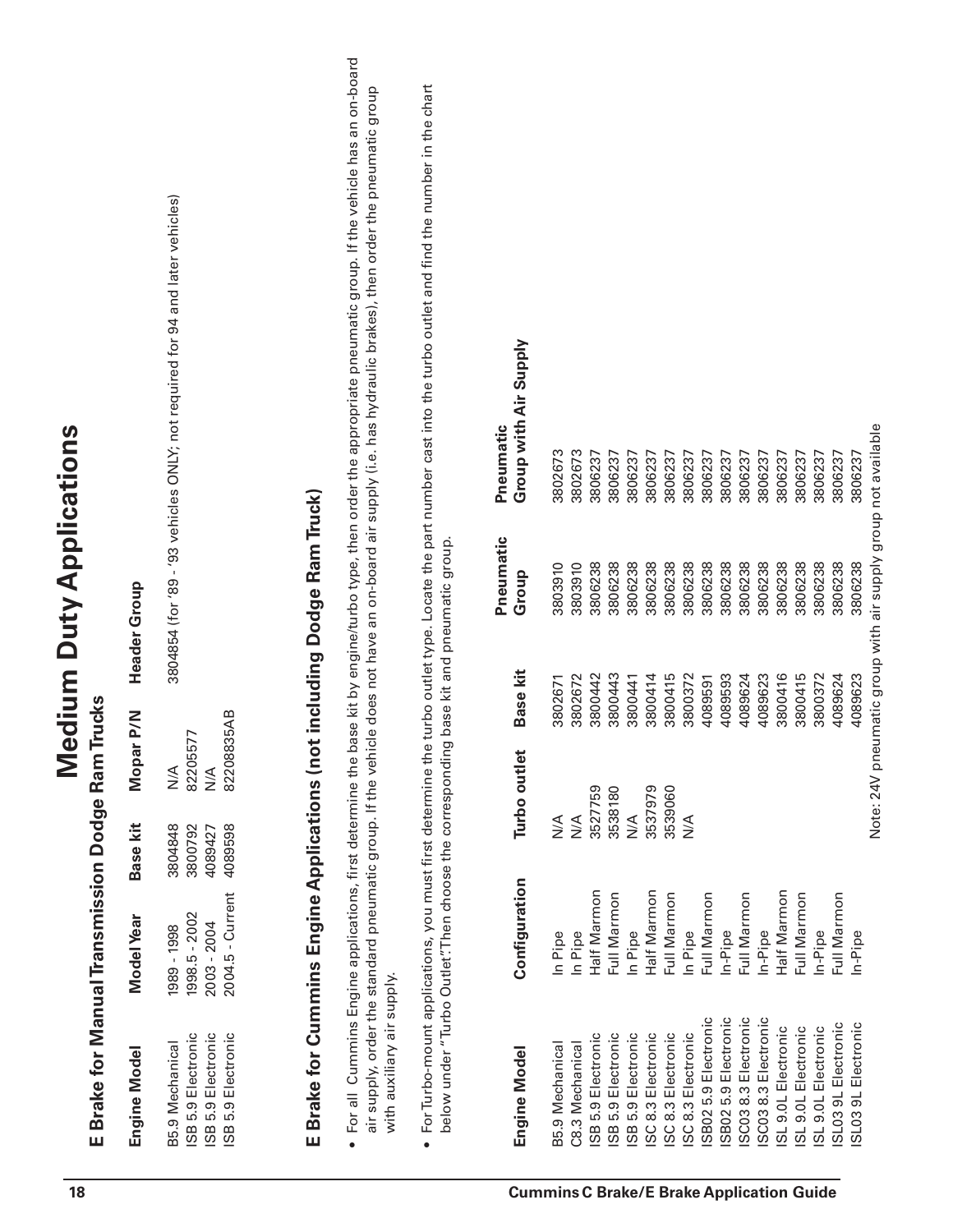### **Out of Production Models**

Models are listed numerically by model number. Some models may be upgraded to later configurations. If applicable, upgrade information is listed for each model. When updating a brake housing to a new model configuration, be sure to stamp the nameplate with the new model number.



Do not attempt to upgrade engine brakes except as noted below. Severe engine or engine brake damage may result.

### **Model 20**

This model was designed for 5 1/8" bore NH-200 Engines. These housings are not upgradeable, and should be used only where they were originally specified.



DO NOT USE THIS ENGINE BRAKE ON ENGINES EQUIPPED WITH DUAL ENTRY TURBOS.

### **Models 25, 25A, 25B, and 25C:**

These models were designed for use on 5 1/2" bore Small Cam NH & NT engines. These housings are not upgradeable, and should be used only where they were originally specified.



DO NOT USE THIS ENGINE BRAKE ON ENGINES EQUIPPED WITH DUAL ENTRY TURBOS.

### **Model 30**

This model was designed for Big Cam I engines with FFC. These housings are not upgradeable, and should be used only where they were originally specified. Cummins has released conversion kits for these engines to give them Big Cam II features, including a DFC oil system. If one of these conversions has been done, the engine brake must be modified per Jacobs Service Letter 202.



DO NOT USE THIS ENGINE BRAKE ON ENGINES EQUIPPED WITH DUAL ENTRY TURBOS.

### **Model 30E**

This model was designed for Big Cam II engines with DFC . Early Model 30E's use a 3/8" slave piston adjusting screw. These housings are not upgradeable, and should be used only where they were originally specified. Later Model 30E's use a 1/2" adjusting screw. These housings can be upgraded to Model 400 or 400H. When upgraded, they can be used wherever a Model 400 or 400H is specified.

**To upgrade to Model 400**, change the following components:

• Replace slave piston adjusting screw with P/N 3871409 Autolash.

**To upgrade to Model 400H**, change the following components:

• Replace slave piston adjusting screw with P/N 3871407 Autolash (available as a package of 6 only).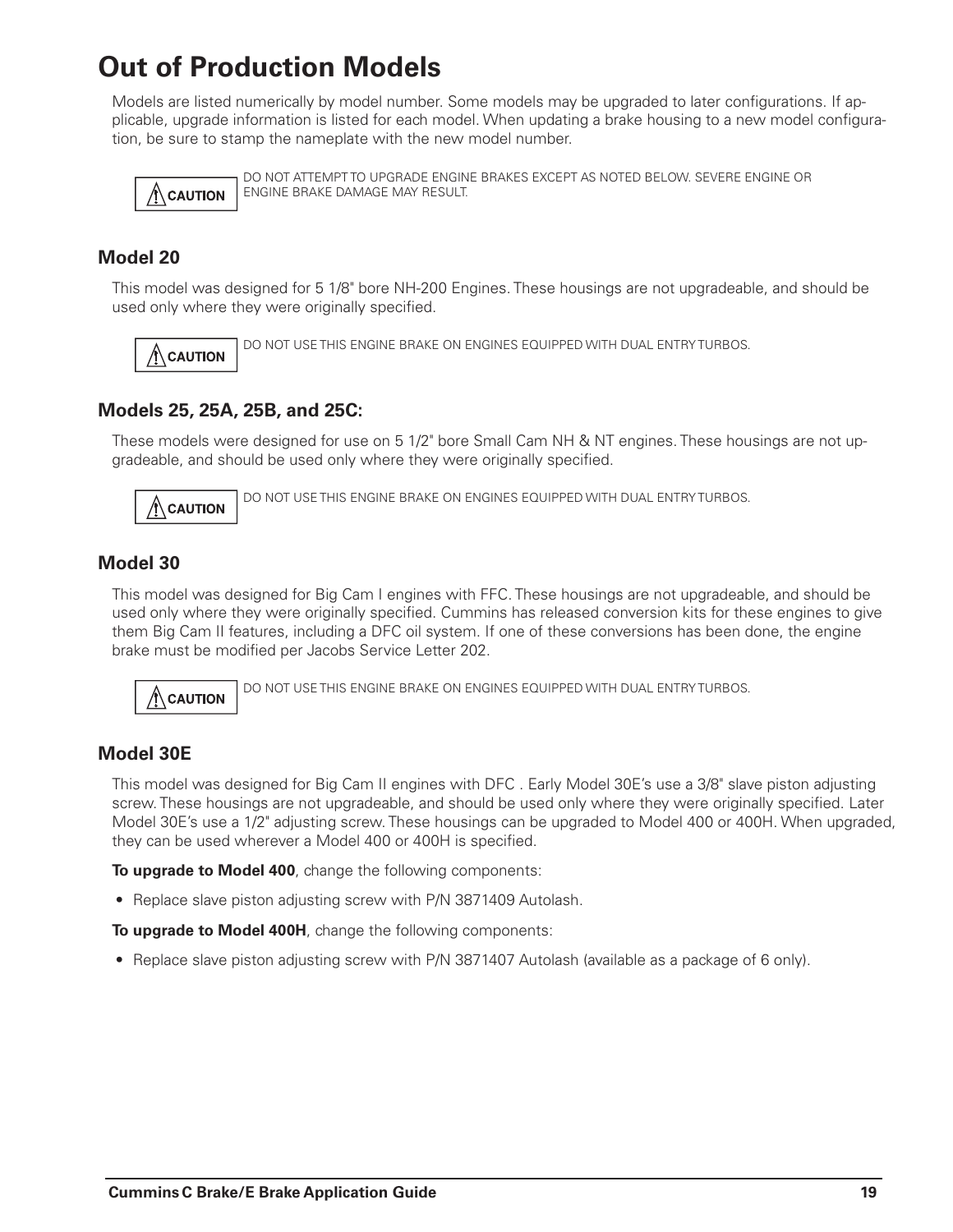### **Model 30SN**

This model was designed for "Pancake" style Big Cam I engines. These engines are mounted 15 degrees from horizontal, typically mounted under the body in bus applications. The Model 30SN housings incorporate spray nozzles in the underside of the housing to facilitate lubrication of the engine overhead. These nozzles do not affect the ability to use this model on other engines. Upgradeability and usage recommendations are therefore the same as Model 30.

 $\Lambda$  CAUTION

Do not use housings without spray nozzles on horizontal engines.

### **Model 44B**

This model was designed for use with early NH/NT engines. Without upgrading, they should only be used where originally specified. These housings can be upgraded to Model 400 or 400H. When upgraded, they can be used wherever a Model 400 or 400H is specified.

**To upgrade to Model 400**, change the following components:

- Replace slave piston adjusting screw with P/N 3871409 Autolash.
- Replace pressure relief Master pistons with P/N 3871330 master pistons.

**To upgrade to Model 400H**, change the following components:

- Replace slave piston adjusting screw with P/N 3871407 Autolash (available as a package of 6 only).
- Replace pressure relief Master pistons with P/N 3871330 master pistons.

### **Model 400**

This model is designed for use on NH/NT Big Cam II and III engines with single entry turbos. Without upgrading, they should only be used where originally specified. These housings can be upgraded to Model 400H. When upgraded, they can be used wherever a Model 400H is specified.

**To upgrade Model 400 to Model 400H**, change the following components:

• Replace slave piston adjusting screw with P/N 3871407 Autolash (available as a package of 6 only).

### **Model 400H**

This model is designed for use on Big Cam II and III NT engines with dual entry turbos. These housings can be used wherever a Model 400H is specified. These can be converted to Model 400.

**To convert Model 400H to Model 400**, change the following components:

• Replace slave piston adjusting screw with P/N 3871409 Autolash.

### **Model 401A**

This is a single valve opening design, intended for use on NTC475 twin turbo engines. No conversions or upgrades are possible. These housings should be used only where they were originally specified.

### **Model 401B**

This is a single valve opening design, intended for use on NH/NT Big Cam engines with dual entry turbos, including the NTC 475 MVT engine. Use of this brake on engines with single entry turbos will yield poor engine brake performance. Conversion for use with single entry turbos is not possible. Use this brake on engines where originally specified.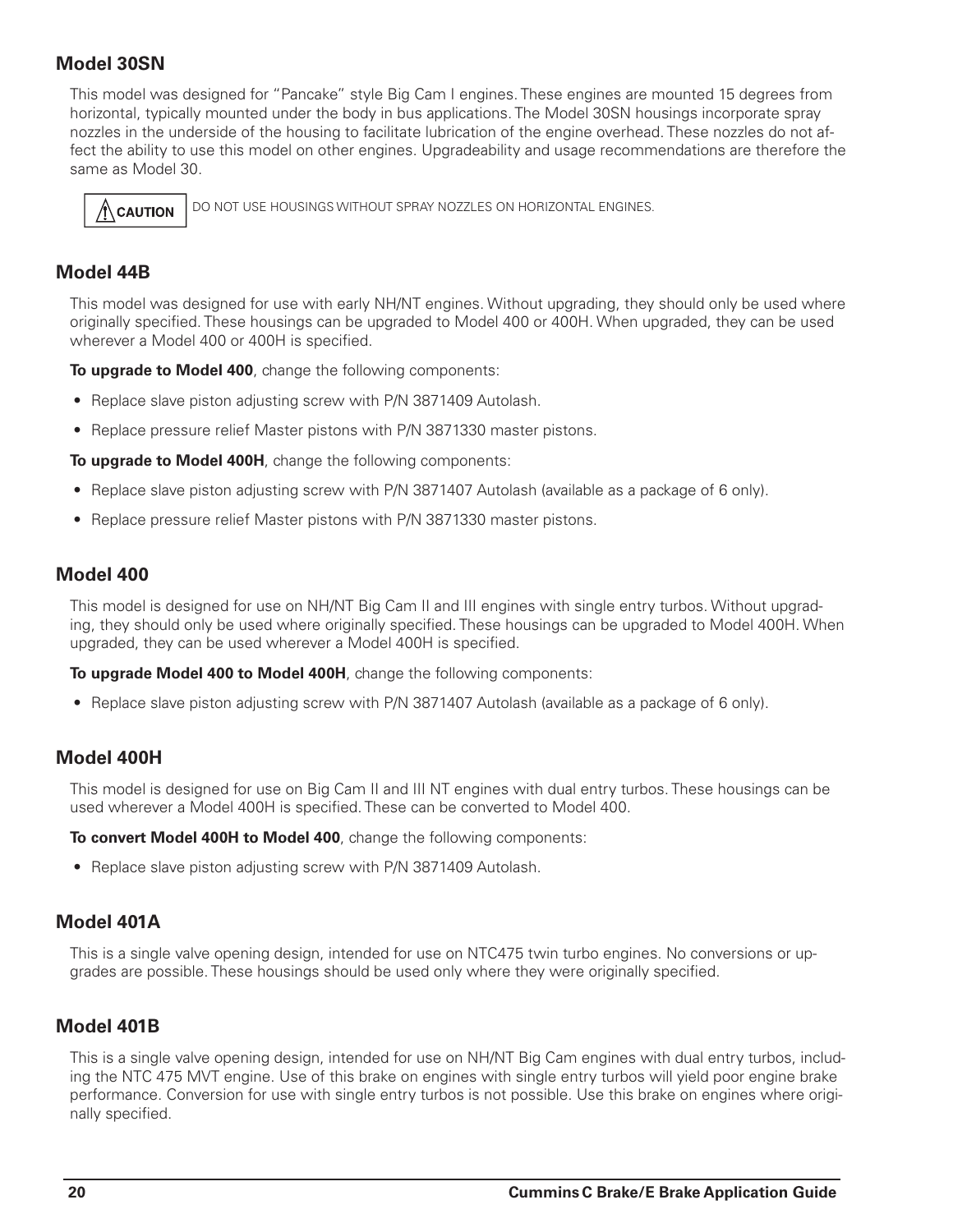### **Model 401C**

This is a single valve opening design, intended for use on NH/NT Big Cam engines with single entry turbos, and new Big Cam IV engines. Use of this brake on engines with dual entry turbos will cause premature wear and other engine damage. Conversion for use with dual entry turbos is not possible. Use this brake on engines where originally specified.

### **Models 404 and 404B**

These models were designed for use on specific L10 engines. They can be used wherever originally specified, or they can be upgraded to Model 404BG, and used wherever a Model 404BG is specified.

**To upgrade to Model 404BG**, use upgrade group P/N 3871513.

### **Model 404C**

This model was designed for use on specific L10 engines. They can be used wherever Model 404D is specified. No upgrade is required.

### **Models 420 and 425**

These models were designed for use on pre '88/'89 Small Cam and Big Cam NH/NT engines. Model 425 can be used wherever a Model 425A is specified. No upgrade is required. Model 420 Can be upgraded to Model 425A, and used wherever Model 425A is specified.

**To upgrade Model 420 to Model 425A**, change the following components:

• Replace existing Autolash with P/N 3871676 Autolash.

### **Model 440**

This model was designed for use on specific N14 engines. It can be used wherever originally specified, or upgraded to Model 440A . When upgraded, it can be used wherever a Model 440A is specified.

To upgrade Model 440 to Model 440A, change the following components:

• Replace slave piston adjusting screw with P/N 3871674 Autolash.

### **Model 445**

This model was designed for specific N14 engines. It is not upgradeable, and should be used only where originally specified.

### **Models 59, 59A and 59B**

These models were designed for small six and eight cylinder V–engines. Model 59 can be used on small cam engines with max. oil pressure below 87 PSI. Model 59A can be used on small cam engines with up to 110 PSI oil pressure. Model 59B can be used on either big or small cam engines, however, more than 6 housings should not be used per engine (i.e. brake housings should be installed on only 6 cylinders of an 8 cylinder engine). The lash setting for these models is 0.028" for big cam engines, and 0.038" for small cam engines. Some conversions are possible. Refer to the parts and installation manuals for more information.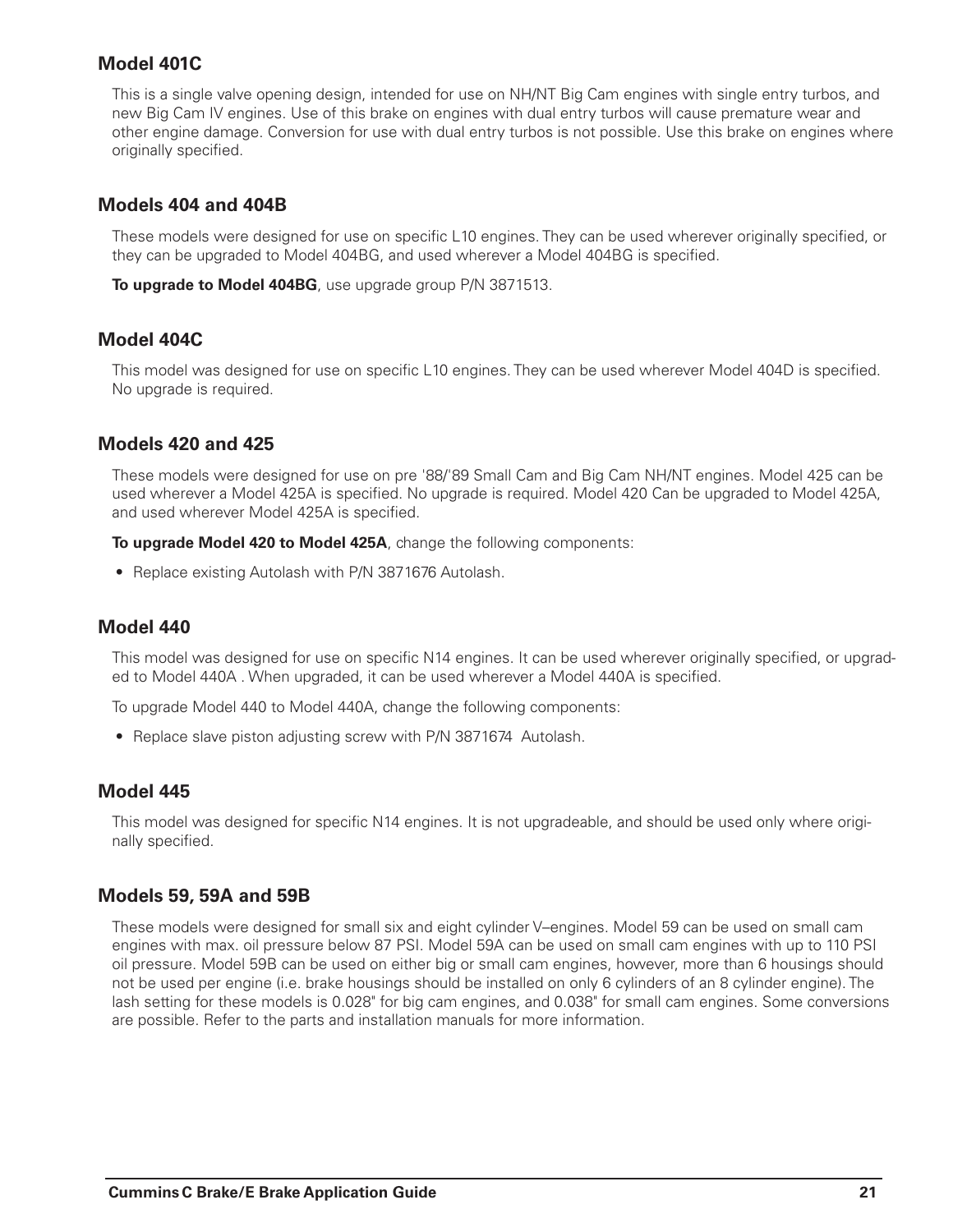### **Models 903A and 903B**

These models were designed for VT903 engines. Model 903A was designed for engines using a 1:1 rocker ratio, which were built after Feb. 1, 1976. Model 903B was designed for engines using 1.2:1 rocker ratio, which were built before Feb. 1, 1976. Engines built prior to S/N 10951093 require modifications prior to the installation of the brakes. The lash setting for these models is 0.023". Refer to the parts and installation manuals for more information.

### **Models K200, K1150, and K1200**

These models are designed for use with K series engines. Model K200 can be used on KT-450 and KTA-600 engines only. Models K1150 and K1200 can be used on KT-450, KTC-450, KTA-600, and KTA-525 PTD engines. Refer to the parts and installation manuals for more information and adjustment procedures. These housings cannot be